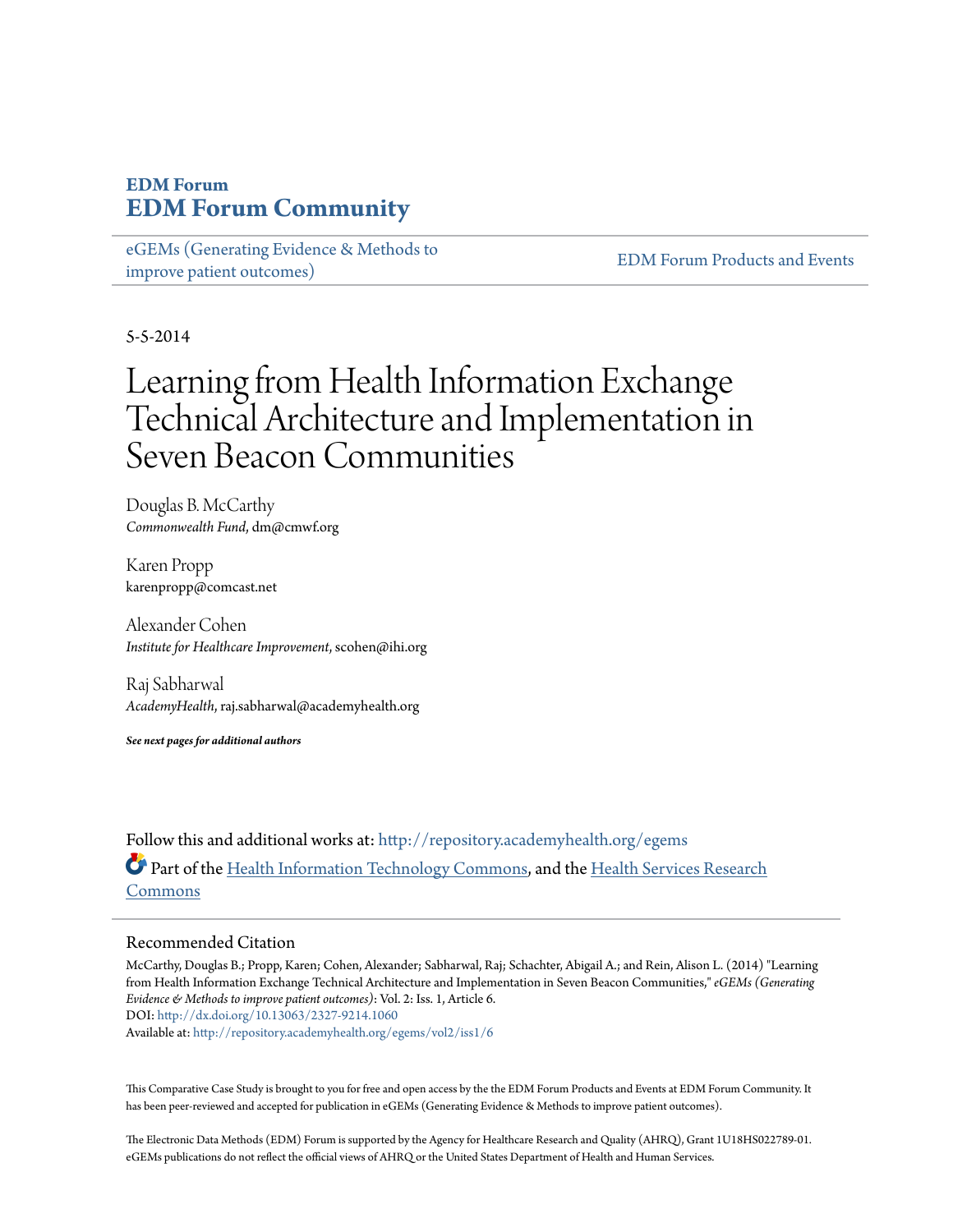# Learning from Health Information Exchange Technical Architecture and Implementation in Seven Beacon Communities

#### **Abstract**

As health care providers adopt and make "meaningful use" of health information technology (health IT), communities and delivery systems must set up the infrastructure to facilitate health information exchange (HIE) between providers and numerous other stakeholders who have a role in supporting health and care. By facilitating better communication and coordination between providers, HIE has the potential to improve clinical decision-making and continuity of care, while reducing unnecessary use of services. When implemented as part of a broader strategy for health care delivery system and payment reform, HIE capability also can enable the use of analytic tools needed for population health management, patient engagement in care, and continuous learning and improvement. The diverse experiences of seven communities that participated in the three-year federal Beacon Community Program offer practical insight into factors influencing the technical architecture of exchange infrastructure and its role in supporting improved care, reduced cost, and a healthier population. The case studies also document challenges faced by the communities, such as significant time and resources required to harmonize variations in the interpretation of data standards. Findings indicate that their progress developing community-based HIE strategies, while driven by local needs and objectives, is also influenced by broader legal, policy, and market conditions.

#### **Acknowledgements**

This case study was developed under grants from The Commonwealth Fund to AcademyHealth in support of the Beacon Evidence and Innovation Network and to the Institute for Healthcare Improvement in support of case studies on regional health care improvement. Anne-Marie Audet, M.D., M.Sc., vice president at The Commonwealth Fund, provided guidance on case study planning and review. The views expressed are those of the authors and do not necessarily reflect those of the Commonwealth Fund or its directors, officers, or staff. Preliminary findings from this research were presented at the EDM Forum 2013 Symposium poster session in Baltimore on June 22, 2013. The authors gratefully acknowledge the following individuals from each of the featured Beacon Communities who generously shared their experience and insights for the case study. Bangor Beacon Community: Devore (Dev) Culver, M.M., executive director and chief executive officer, HealthInfoNet; Barbara Sorondo, M.D., M.B.A., lead evaluator, Bangor Beacon Community, and director, Clinical Research Center at Eastern Maine Medical Center; and Lee McWilliams, project manager, Bangor Beacon Project, Eastern Maine Healthcare Systems. Greater Cincinnati Beacon Community: Patricia Bondurant, D.N.P., M.N., R.N., director, Beacon Community Program for HealthBridge; and Keith Hepp, chief executive officer (interim), chief financial officer, and vice president of business development, HealthBridge. Central Indiana Beacon Community: Julie McGowan, M.A., M.L.S., Ph.D., chair, Department of Knowledge Informatics and Translation (retired as emeritus professor, Knowledge Informatics), Indiana University School of Medicine, and affiliated scientist, Regenstrief Institute; and Kent Hiller, vice president, data solutions & applications, Indiana Health Information Exchange, Inc. Beacon Community of the Inland Northwest: Jac Davies, M.S., M.P.H., director, Beacon Community for the Inland Northwest; and Doug Weeks, Ph.D., senior research investigator, Inland Northwest Health Services. Keystone Beacon Community: James Walker, M.D., F.A.C.P., director (outgoing), Keystone Beacon Community; and Pascale Carayon, Ph.D., co-evaluation leader, Keystone Beacon Community, professor and director, University of Wisconsin-Madison, Center for Quality and Productivity Improvement. Greater Tulsa Beacon Community: David Kendrick, M.D., M.P.H., chief executive officer, MyHealth Access Network; Juell Homco, M.P.H., epidemiologist, University of Oklahoma; Carol Kuplicki, M.P.H., epidemiologist, University of Oklahoma; and Jessica England, project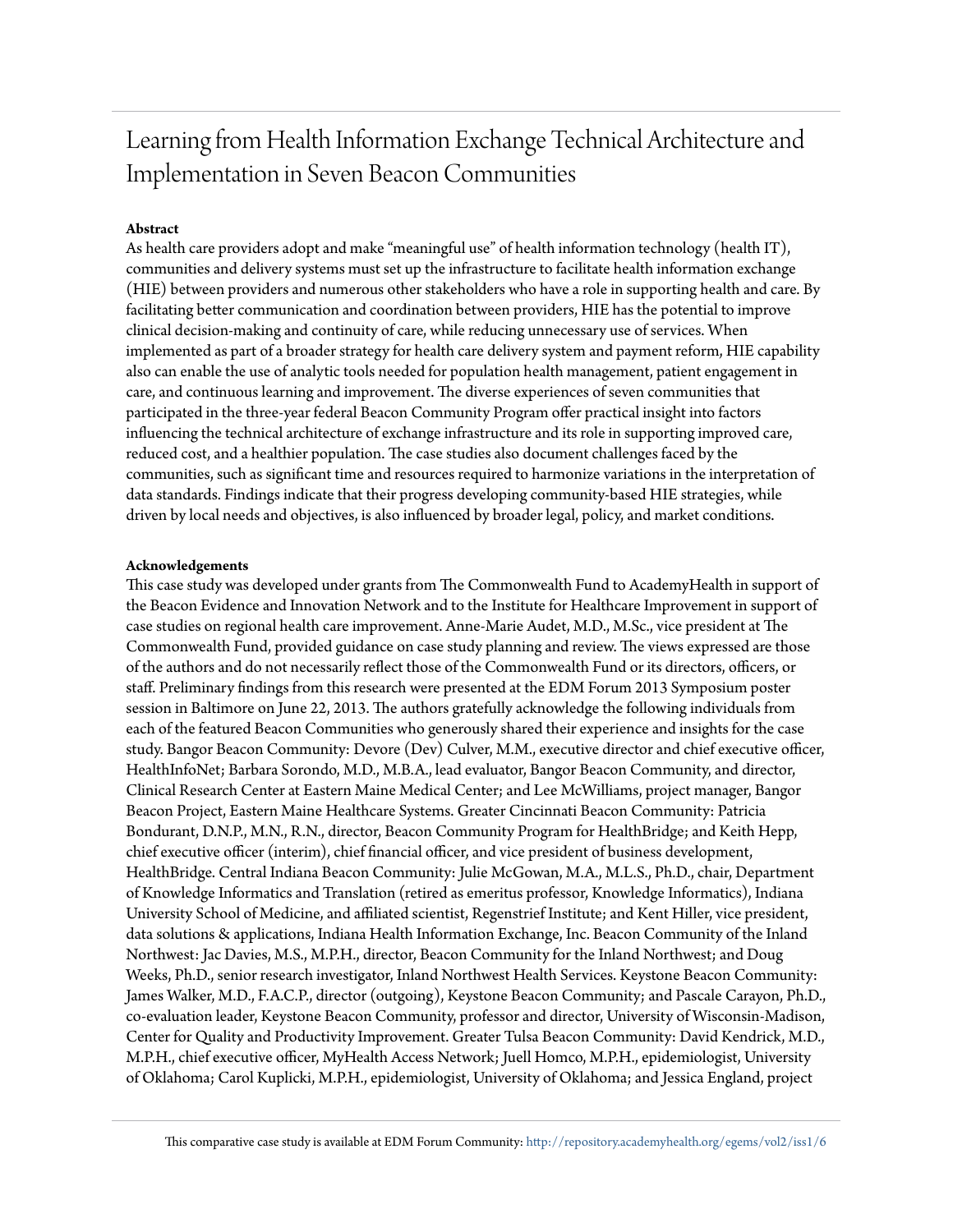manager, MyHealth Access Network. Western New York (WNY) Beacon Community: Dan Porreca, executive director, HEALTHeLINK; Ranjit Singh, M.D., M.B.A., lead evaluator, WNY Beacon Community, and co-director of University at Buffalo's Patient Safety Research Center; Nancy Maloney, senior business architect, WNY Beacon Community; Bob Hoover , program manager, WNY Beacon Community; Gary Kerl, project director, WNY Beacon Community; Diane Parrish, R.N., clinical implementation specialist quality assurance manager, WNY Beacon Community; Drew McNichol, technology director, WNY Beacon Community; Arvela Heider, Ph.D., subject matter expert, WNY Beacon Community; and Paula Conti, Catholic Medical Partners.

#### **Keywords**

Learning Health System, Data Reuse, Health Information Technology, Quality Improvement

#### **Disciplines**

Health Information Technology | Health Services Research

#### **Creative Commons License**

#### **[Creative](http://creativecommons.org/licenses/by-nc-nd/3.0/)**

 $\operatorname{F\!M\!B\!W\!O\!R\!S\!S}$  licensed under a [Creative Commons Attribution-Noncommercial-No Derivative Works 3.0](http://creativecommons.org/licenses/by-nc-nd/3.0/) License [License.](http://creativecommons.org/licenses/by-nc-nd/3.0/)

#### **Authors**

Douglas B McCarthy, *Commonwealth Fund*; Karen Propp; Alexander Cohen, *Institute for Healthcare Improvement*; Raj Sabharwal, *AcademyHealth*; Abigail A Schachter, *AcademyHealth*; Alison L Rein, *AcademyHealth*.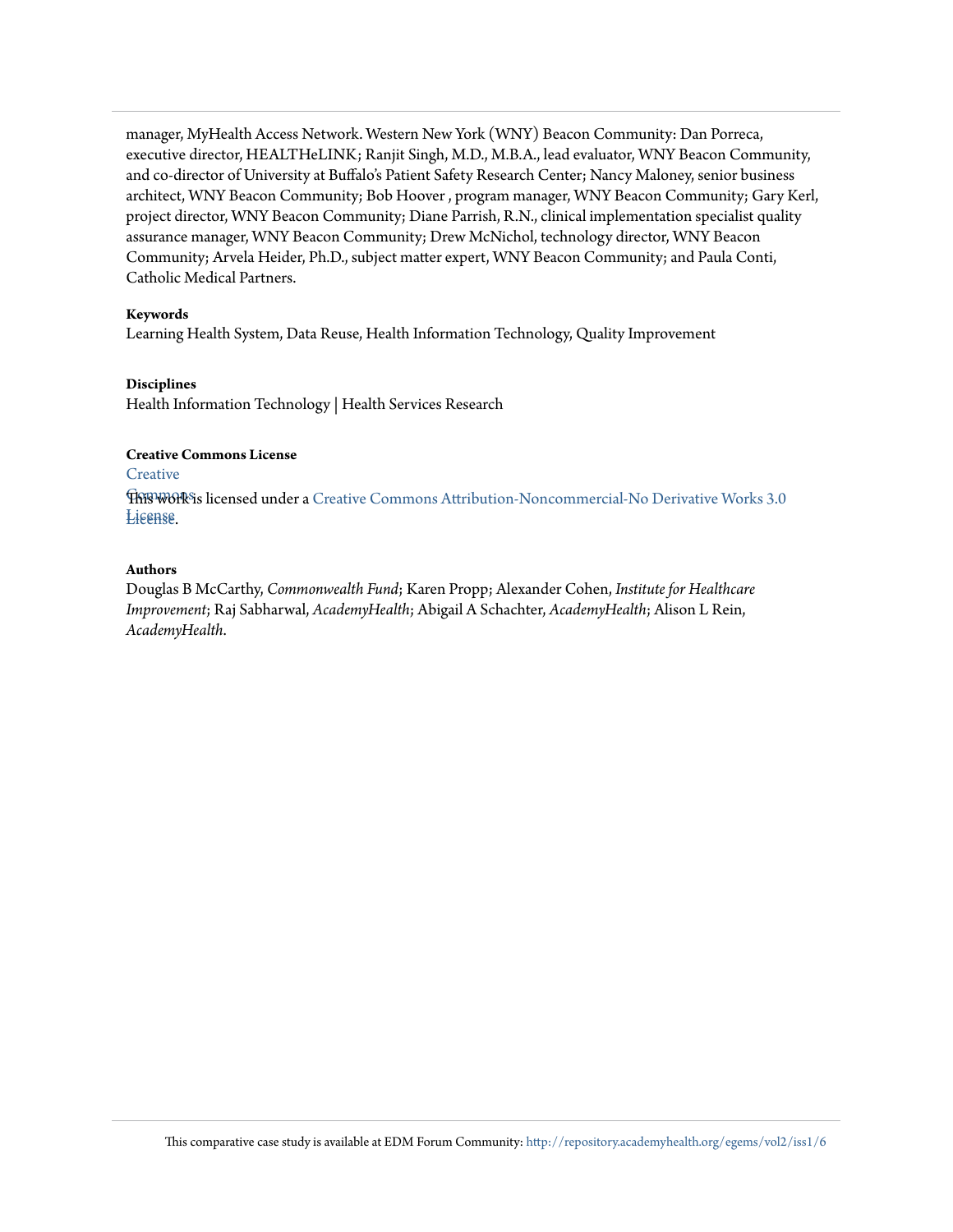

# **Learning from Health Information Exchange Technical Architecture and Implementation in Seven Beacon Communities**

Douglas B. McCarthy, MBA;<sup>i</sup> Karen Propp, PhD, MA;<sup>i</sup> Alexander Cohen, MPH, MSW;<sup>i</sup> Raj Sabharwal, MPH;<sup>ii</sup> Abigail A. Schachter, BA;<sup>ii</sup> Alison L. Rein, MSiii

#### **Abstract**

As health care providers adopt and make "meaningful use" of health information technology (health IT), communities and delivery systems must set up the infrastructure to facilitate health information exchange (HIE) between providers and numerous other stakeholders who have a role in supporting health and care. By facilitating better communication and coordination between providers, HIE has the potential to improve clinical decision-making and continuity of care, while reducing unnecessary use of services. When implemented as part of a broader strategy for health care delivery system and payment reform, HIE capability also can enable the use of analytic tools needed for population health management, patient engagement in care, and continuous learning and improvement. The diverse experiences of seven communities that participated in the three-year federal Beacon Community Program offer practical insight into factors influencing the technical architecture of exchange infrastructure and its role in supporting improved care, reduced cost, and a healthier population. The case studies also document challenges faced by the communities, such as significant time and resources required to harmonize variations in the interpretation of data standards. Findings indicate that their progress developing community-based HIE strategies, while driven by local needs and objectives, is also influenced by broader legal, policy, and market conditions.

#### **Introduction**

The federal government is offering financial incentives and technical assistance to help health care providers adopt and make meaningful use of electronic health records (EHRs) to improve patient care, reduce the cost of care, and promote a healthier population.<sup>1</sup> Attaining this triple aim requires an infrastructure for health information exchange (HIE)—the secure, electronic movement of health-related information in a standard format between disparate sources and users.<sup>2</sup>

A well-designed HIE infrastructure furthers the aims of health care delivery and payment reform and fosters a learning health care system.<sup>3</sup> For example, the systematic collection, aggregation, and analysis of electronic health information can be used to identify and engage patients at risk of poor health outcomes, to measure provider and communitywide performance, and to evaluate the effects of interventions to drive measurable improvements in care.<sup>4</sup>

In pursuit of these objectives, communities around the nation have exercised leadership in bringing together local stakeholders who can develop collaborative arrangements and technical infrastructure for HIE.<sup>5</sup> This case study analysis examines the experiences of seven communities that built or extended HIE capabilities through their participation in the Beacon Community Cooperative Agree-

ment Program.<sup>6</sup> Although HIE was not the sole focus of the Beacon Program, it was and remains a crucial element of these communities' objectives for data-driven improvements in care.<sup>7</sup>

The purpose of this article is to help community decision makers and policymakers understand how technical choices influence the capacity of resulting HIE infrastructures to help achieve stated community aims. We provide practical insight into a subset of decisions faced by study communities regarding the selection of HIE technical architecture that determines how data are shared, the factors influencing their choices, and the implications of these decisions for promoting and evaluating health care delivery system transformation.<sup>8</sup> The article also documents challenges faced by the communities, such as significant time and resources required to harmonize variations in the interpretation of data standards. (Please note that technical terms are defined in a glossary at the end of this article.)

The communities selected for the study (Table 1) began with a range of health objectives and prior health IT experiences; each has progressed on a unique trajectory in developing its HIE capability. Together, their experiences illustrate a diversity of technical approaches and accomplishments that build on prior literature<sup>9</sup> and, when synthesized, yield insights regarding key considerations, challenges, and promising practices in community HIE development.

<sup>i</sup>Commonwealth Fund, iiInstitute for Healthcare Improvement, iiiAcademyHealth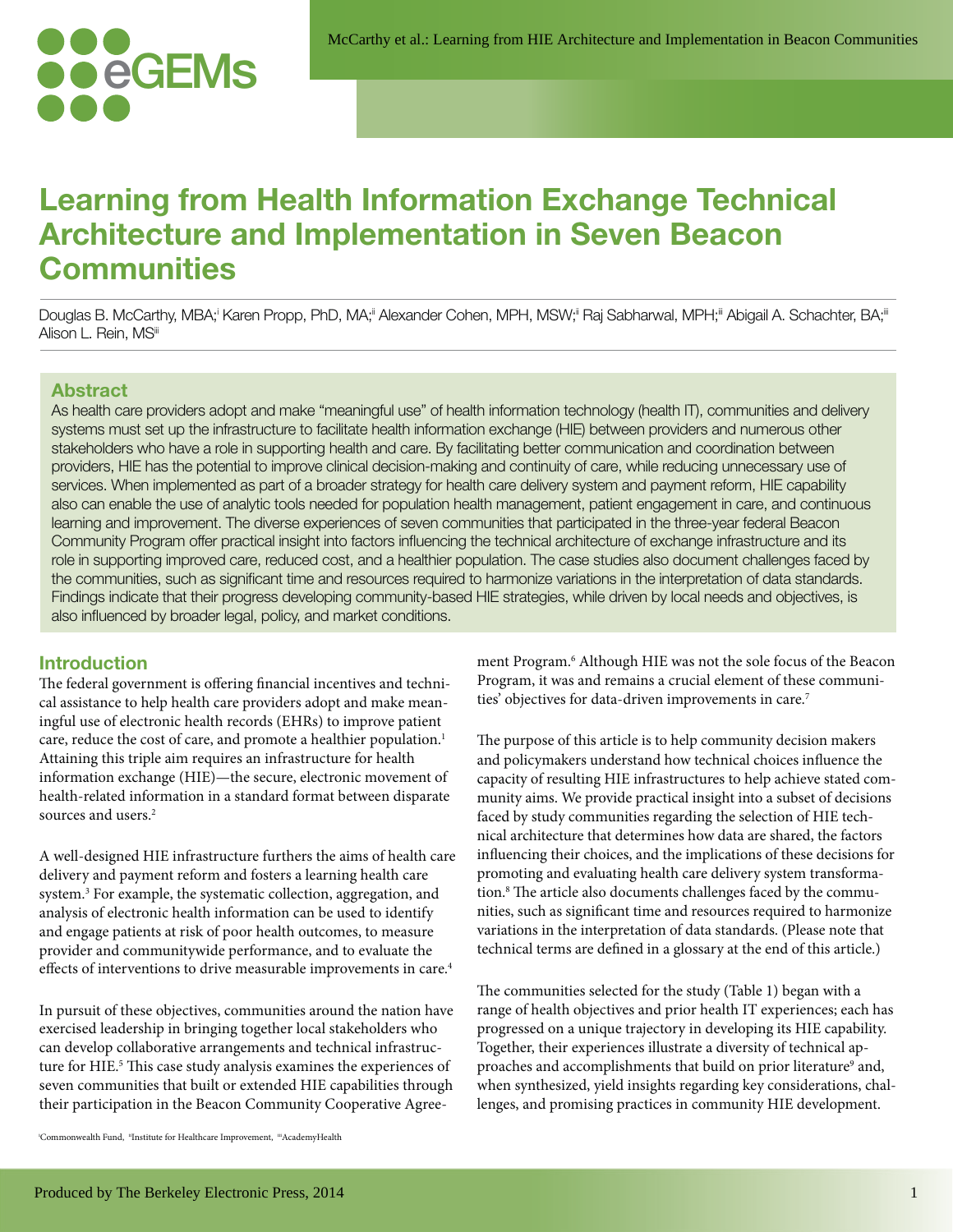#### **Table 1. Overview of the Case Study Sites**

| <b>Community</b>                                                                                                                  | <b>Bangor</b>                                                                                                                                                                                                               | <b>Central</b><br><b>Indiana</b>                                                                                                             | Greater<br><b>Cincinnati</b>                                                                                                                  | <b>Inland</b><br><b>Northwest</b>                                                                                                                   | <b>Keystone</b>                                                                                                                                                     | <b>Greater Tulsa</b>                                                                                                                       | <b>Western</b><br><b>New York</b>                                                                                                                  |
|-----------------------------------------------------------------------------------------------------------------------------------|-----------------------------------------------------------------------------------------------------------------------------------------------------------------------------------------------------------------------------|----------------------------------------------------------------------------------------------------------------------------------------------|-----------------------------------------------------------------------------------------------------------------------------------------------|-----------------------------------------------------------------------------------------------------------------------------------------------------|---------------------------------------------------------------------------------------------------------------------------------------------------------------------|--------------------------------------------------------------------------------------------------------------------------------------------|----------------------------------------------------------------------------------------------------------------------------------------------------|
| <b>HIE Name</b>                                                                                                                   | HealthInfoNet                                                                                                                                                                                                               | Indiana HIE<br>Indiana Network<br>for Patient Care)                                                                                          | HealthBridge                                                                                                                                  | <b>INHS Health</b><br>Information<br><b>Network</b>                                                                                                 | Keystone HIE                                                                                                                                                        | MyHealth<br><b>Access Network</b>                                                                                                          | <b>HEALTHeLINK</b>                                                                                                                                 |
| Formed*                                                                                                                           | 2004 / 2006                                                                                                                                                                                                                 | 1995 / 2004                                                                                                                                  | 1997                                                                                                                                          | 1994                                                                                                                                                | 2005                                                                                                                                                                | 2009                                                                                                                                       | 2001 / 2006                                                                                                                                        |
| <b>Service Area</b>                                                                                                               | <b>State of Maine</b>                                                                                                                                                                                                       | Statewide and<br>inter-state                                                                                                                 | 16-county area<br>of Ohio, Indiana,<br>and Kentucky                                                                                           | 14-county<br>area of eastern<br>Washington and<br>western Idaho                                                                                     | 31 counties<br>in Central/<br>Northeastern<br>Pennsylvania                                                                                                          | 11 counties in<br>Northeastern<br>Oklahoma                                                                                                 | 8-county region<br>surrounding<br><b>Buffalo</b>                                                                                                   |
| <b>HIE</b><br>population**                                                                                                        | 1.2 million<br>patients                                                                                                                                                                                                     | 2.7 million<br>patients                                                                                                                      | >3 million<br>patients                                                                                                                        | 1.3 million<br>patients                                                                                                                             | 600,000 patients                                                                                                                                                    | >2 million<br>patients                                                                                                                     | 1.5 million<br>patients                                                                                                                            |
| Key<br><b>Stakeholders</b>                                                                                                        | 4 health<br>systems, payer,<br>public health                                                                                                                                                                                | Providers, public<br>health, business<br>groups                                                                                              | 5 health systems<br>and 2 health<br>plans                                                                                                     | Members of<br><b>Inland Northwest</b><br><b>Health Services,</b><br>an independent<br>entity                                                        | Geisinger Health<br>System and<br>36 community<br>provider<br>organizations                                                                                         | Providers,<br>payers.<br>purchasers,<br>public health,<br>tribes, university,<br>patients                                                  | Providers,<br>payers,<br>public health,<br>educational<br>and community<br>partners                                                                |
| <b>HIE Users</b><br>(at time of study)                                                                                            | 28 (of 39)<br>Maine hospitals,<br>7,000 providers,<br>5 FQHCs                                                                                                                                                               | 90 hospitals<br>and 19,000<br>physicians                                                                                                     | 7,500 physicians<br>and over 50 total<br>hospitals                                                                                            | 16 hospitals,<br>16 clinics.<br>specialists,<br><b>LTPAC</b> providers                                                                              | 1,110 clinicians,<br>274 LTPAC<br>users, 1,200<br>patients                                                                                                          | 1,600 providers                                                                                                                            | 2,550 providers<br>and 7,567 total<br>users                                                                                                        |
| <b>Technical</b><br><b>Architecture</b>                                                                                           | Centralized                                                                                                                                                                                                                 | Hybrid-<br>Federated                                                                                                                         | Hybrid-<br>Federated                                                                                                                          | Centralized                                                                                                                                         | Hybrid-<br>Federated                                                                                                                                                | Centralized                                                                                                                                | Hybrid-<br>Federated                                                                                                                               |
| <b>Patient</b><br><b>Consent</b>                                                                                                  | Opt-out (opt-in<br>for mental health)                                                                                                                                                                                       | Opt-out                                                                                                                                      | Opt-out                                                                                                                                       | Opt-out                                                                                                                                             | Opt-in at each<br>care site for full<br>record                                                                                                                      | Opt-out                                                                                                                                    | Opt-in                                                                                                                                             |
| <b>Selected</b><br><b>Examples of</b><br><b>Advanced</b><br><b>Health IT Tools</b><br>& Services<br>(see Appendix<br>for details) | Communitywide<br>disease registry<br><b>Quality reporting</b><br>and provider<br>comparison<br><b>Quality reporting</b><br>and provider<br>comparison<br>Patient text<br>messaging (pilot)<br>Public health<br>surveillance | Public health<br>surveillance<br>Health screening<br>reminders<br>Disease registry<br><b>Quality reporting</b><br>and provider<br>comparison | Community-wide<br>disease registry<br>Predictive risk<br>modeling<br>Provider<br>reporting<br>dashboard;<br>Patient text<br>messaging (pilot) | Risk-based<br>algorithm to refer<br>diabetes patients<br><b>Quality reports</b><br>(sent to providers<br>quarterly)<br>Clinical decision<br>support | <b>KeyHIE</b><br>Transform<br>translates<br><b>LTPAC</b> patient<br>assessment data<br>to CCD format<br>Electronic flu<br>shot reminder<br>Performance<br>reporting | e-Referral<br>management<br>Predictive risk<br>modeling<br>Clinical decision<br>support<br>Analytics &<br>reporting<br>Cloud-based<br>apps | EHR-based<br>registries<br>Clinical decision<br>support<br>Quality and<br>outcomes<br>reporting<br>Telemonitoring<br>Public health<br>surveillance |

Source: Authors' analysis. FQHC = federally qualified health center; HIE = health information exchange; IT = information technology; LTPAC = long-term and postacute care.

*Notes*: \*Date Formed: Where two dates are indicated, the first marks when foundational elements of an HIE began, and the second marks the official formation of the HIE organization.

\*\*HIE Population: The number of patients whose clinical data had been electronically exchanged and/or stored in some form through the HIE infrastructure at the time of the study.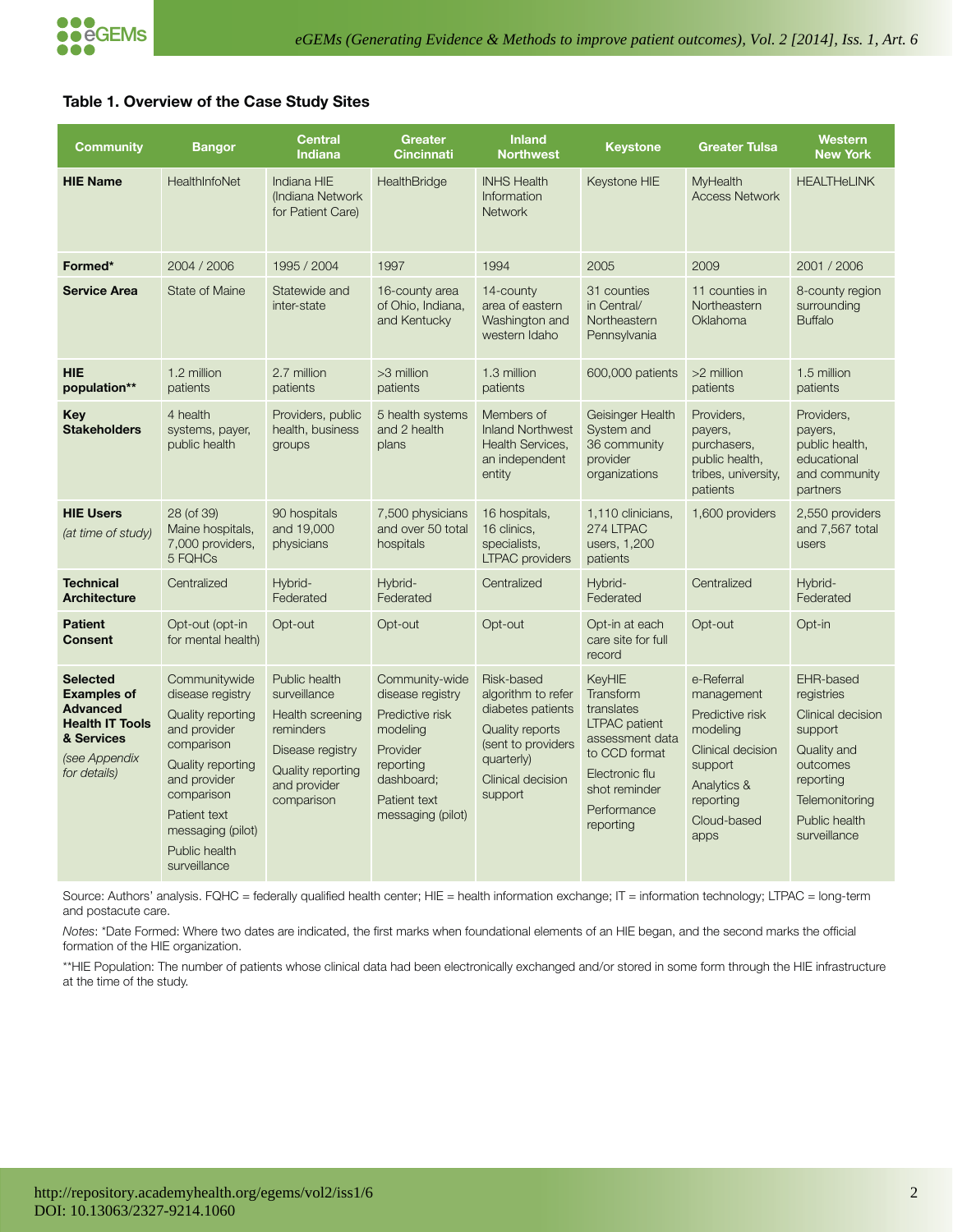

# **Methods**

We selected study sites that had made substantial investments in HIE infrastructure, and where that HIE infrastructure was instrumental to implementing their specific Beacon initiatives. These sites represented a range of Beacon program objectives (Table 2), varied technical architectures (Figure 1), and diverse Beacon Community contexts (Table 3). (The characteristics of the Beacon Communities have been previously described elsewhere.10) Background information on HIE technical architecture and on study sites was synthesized from documentary sources (e.g., Beacon Community websites and annual reports, peer-review articles, and grey literature). Semistructured telephone interviews were conducted with key informants representing six of the seven sites (the Central Indiana site provided written responses only). Informants included operational and technical leaders in HIE organizations, clinical leaders in provider organizations, and researchers engaged in evaluating Beacon Community program interventions. All interviews were recorded and transcribed.

Three members of the research team conducted a qualitative cross-case analysis of interview transcripts and secondary documents using case-ordered displays<sup>11</sup> to identify commonalities and differences between study sites and to stratify the analysis congruent with the HIE architecture model. Case-ordered displays were organized around predefined categories used in the interview guide. The research team also drew on knowledge gained from prior qualitative study of several Beacon Communities.12 The entire research team reviewed and refined the resulting thematic analysis and contributed to the preparation of this manuscript.

| <b>Beacon</b><br><b>Community</b> | <b>Clinical Focus Area(s)</b>                                                                                                  | <b>Beacon Community Objectives</b>                                                                                                                                                                                                                                                                                                                                        |
|-----------------------------------|--------------------------------------------------------------------------------------------------------------------------------|---------------------------------------------------------------------------------------------------------------------------------------------------------------------------------------------------------------------------------------------------------------------------------------------------------------------------------------------------------------------------|
| <b>Bangor</b>                     | <b>Diabetes</b><br>Congestive heart failure<br>Cardiovascular disease<br>Chronic obstructive pulmonary disease<br>Adult asthma | Fill information gaps & strengthen care connections to:<br>1. Reduce health care utilizations: Hospital admissions, ED visits, 30-day hospital readmissions<br>2. Improve care management/care coordination during transition of care for chronic conditions<br>3. Improve population health via immunization                                                             |
| <b>Central</b><br>Indiana         | <b>Diabetes</b><br>Cancer screening                                                                                            | Expansion of services and service area to:<br>1. Increase diabetes control<br>2. Reduce hospitalizations and ED visits<br>3. Reduce redundant imaging<br>4. Increase cancer screening                                                                                                                                                                                     |
| Greater<br><b>Cincinnati</b>      | <b>Diabetes</b><br>Pediatric asthma                                                                                            | 1. Help physicians deliver optimal care for 32,000 pediatric asthma and adult diabetes patients.<br>2. Reduce preventable ED visits & rehospitalizations.<br>3. Promote safe and effective care transitions.                                                                                                                                                              |
| <b>Inland</b><br><b>Northwest</b> | <b>Diabetes</b>                                                                                                                | Implement a robust HIE framework independent of hospital system to:<br>1. Reduce emergent and inpatient care for diabetes and its complications;<br>2. Increase receipt of diabetes preventive health services;<br>3. Improve access to diabetes preventive information by public health agencies;<br>4. Increase meaningful use of health IT for all medical conditions. |
| <b>Keystone</b>                   | Chronic obstructive pulmonary disease<br>Congestive heart failure                                                              | 1. Integrated managed care for COPD and Heart Failure<br>2. Reduce 30-day hospital readmissions<br>3. Better outcomes for lower cost<br>4. Engage and educate patients in their care<br>5. Provide advanced data analytics from a community data warehouse<br>6. Provide ER rapid access to new patients                                                                  |
| Greater<br><b>Tulsa</b>           | Cancer screening<br>Immunizations                                                                                              | 1. Implement communitywide care transition management<br>2. Implement communitywide decision support<br>3. Increase cancer screening<br>4. Increase immunizations<br>5. Decrease time required for patients to receive an initial touch from specialists<br>6. Reduce unnecessary care transitions and their associated costs                                             |
| Western<br><b>New York</b>        | <b>Diabetes</b><br><b>Health disparities</b>                                                                                   | Improve clinical outcomes & patient safety through health IT and HIE, focusing on diabetes.<br>1. Use EHRs to achieve meaningful use and optimize diabetes control<br>2. Reduce hospital use among diabetics through preventive measures<br>3. Implement clinical decision support in relevant physician practices for monitoring and<br>reducing disparities.            |

#### **Table 2. Beacon Case Study Site Objectives**

Sources: Office of the National Coordinator for Health Information Technology and case study sites.

*Note*: CHF = chronic heart failure; COPD = chronic obstructive pulmonary disease; EHR = electronic health record; ED = hospital emergency department;  $HIE =$  health information exchange;  $IT =$  information technology.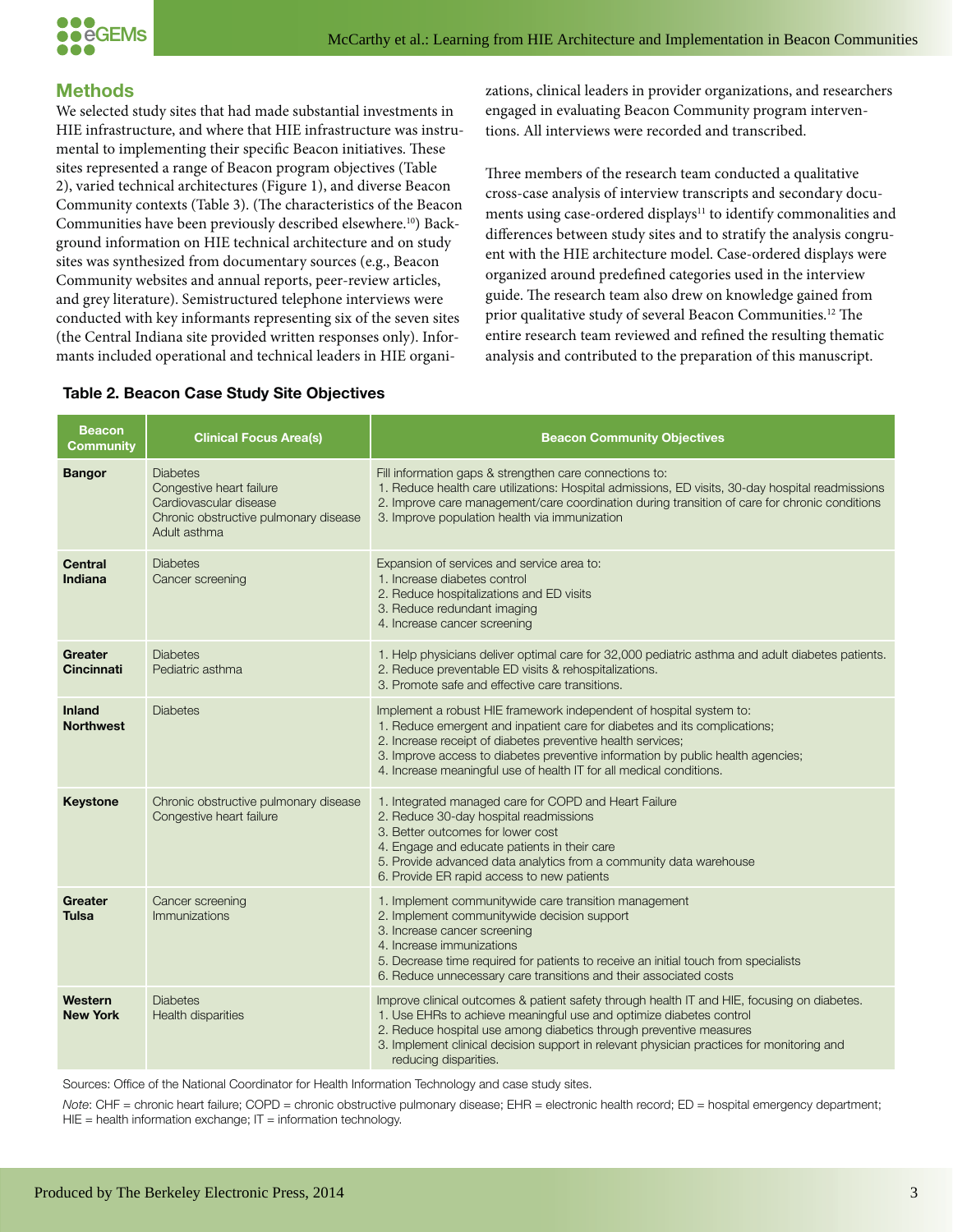

# **Technical Architecture**

Clinical applications of HIE are relatively recent and have evolved rapidly from earlier efforts to electronically exchange health insurance transactions. Industry observers have noted that HIE is progressing from a "first-generation" to a "second generation" paradigm.13 First-generation HIE focuses on basic clinical data exchange to support care transitions and referrals, typically using Web-based portals and secure messaging services to exchange patient information (e.g., laboratory test results, medication histories, hospital discharge summaries). Typical first-generation HIE users, largely motivated by the efficiency gains associated with simplified electronic connections and the elimination of paper faxing, have been physician practices, hospitals, health systems, pharmacies, and agencies for long-term care and home care.

The evolving second-generation HIE paradigm (referred to as "HIE 2.0") seeks to extend clinical data interchange and deploy the analytic capabilities necessary for delivery system and payment reforms.<sup>14</sup> To support a broader array of "use cases" (e.g., quality improvement, population health management, research and evaluation), HIE 2.0 technical architecture may evolve to execute more advanced functions and incorporate other data sources, including disease and immunization registries, health insurance claims, patient-reported outcomes, and data from home telemonitoring devices.15 This expanded functionality and additional



source data engages new end users, including but not limited to patients, employers, health insurance plans, public health agencies, and researchers. Many Beacon communities were early adopters of HIE, and used their grant funding to pioneer and extend the services, data, and users of the technical architecture in their catchment areas.

# HIE Architecture Models

Community design choices for HIE technical architectures fall along a continuum from fully decentralized on one end to fully centralized on the other, with several hybrid permutations in between.<sup>16</sup> Although these models can be grouped into general categories (Figure 1), there are distinctions within each model, as well as variations in the ways a model may be implemented. Communities may refer to their HIE architecture by the same name, even when their particular configurations differ. This section describes in high-level terms the defining features of each HIE model and their potential implications for enabling advanced HIE capabilities.<sup>17</sup>

In a *decentralized model* (see Figure 1, left side), also known as a "federated" or "distributed" model, each participant organization maintains separate control of its data, typically in special "edge servers" at its own location, and shares patient-specific data upon request from other HIE participants. In a strictly decentralized

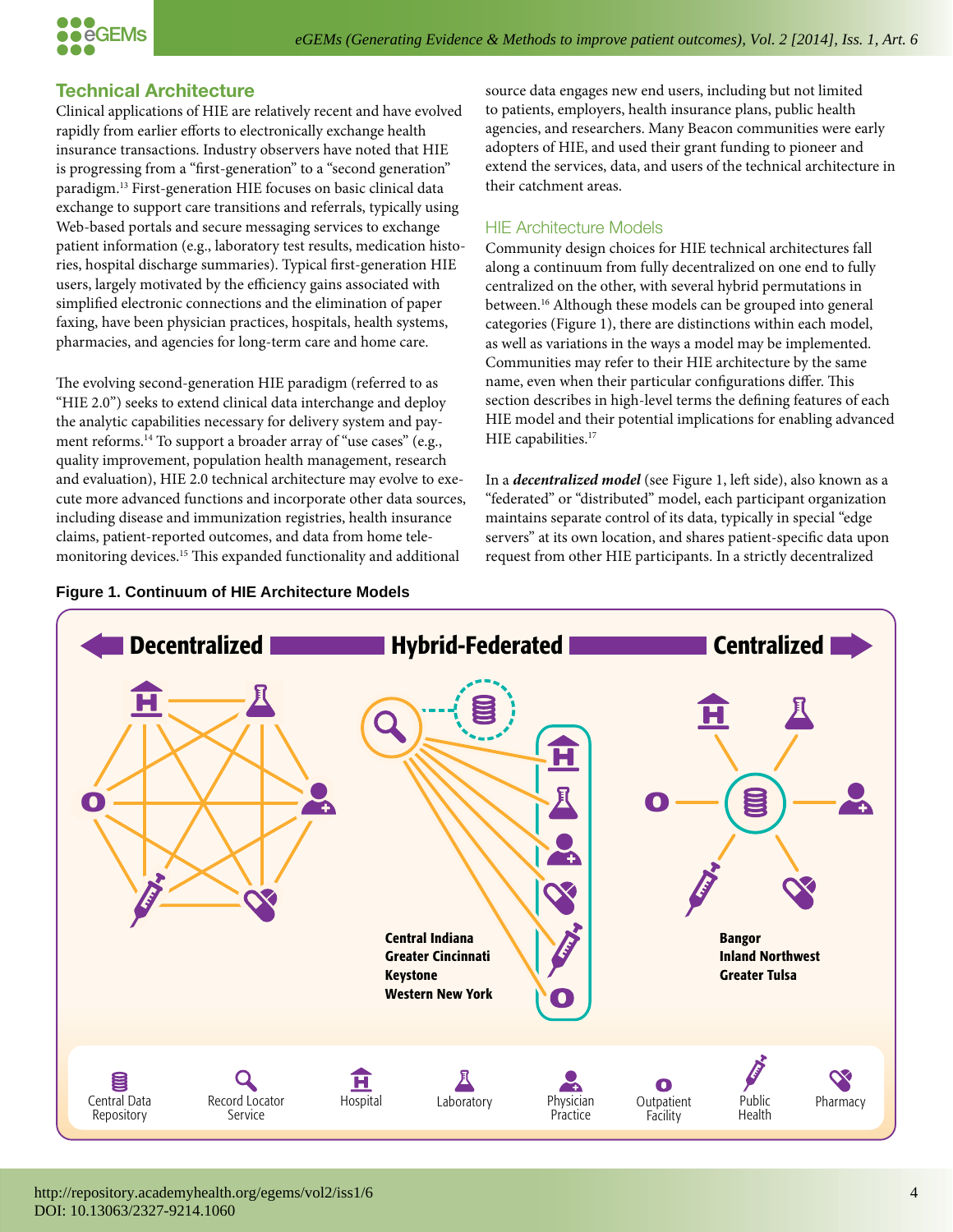

model, every request for patient data must be made to every participating data source, which effectively limits its bandwidth to relatively low volume applications. None of the study sites represented this far end of the continuum.

In a *centralized model* (see Figure 1, right side) all data that participants agree to share are normalized in a common format and terminology, and are housed together in a central data repository where they can be accessed and used by participants in accordance with defined policies and procedures. More than one repository may exist for different kinds of data; for example, digitized radiographic images might be housed in a separate repository given their large size and specialized use. A centralized model may offer the best technical performance when measured by patient data availability and response time to user queries.<sup>18</sup> Study sites representing this model were Bangor, Inland Northwest, and Tulsa.

The *hybrid-federated model* (see Figure 1, center column) builds on the decentralized model by adding a "record locator service" that tracks where patients have received care and, consequently, where their source data can be requested. We found two general forms of the hybrid-federated model among the study sites. In hybrid-federated form 1 (represented by Western New York), the HIE organization manages participants' data (copies of the original) in separate edge servers at a central location, but without a shared central repository. This model is designed primarily for

clinical applications, in which heath care providers access data for one individual patient at a time. Hybrid-federated form 2 achieves the functionality of a centralized model for analytic purposes, either by layering a central repository of normalized shared data on top of the hybrid-federated architecture (Cincinnati and Keystone), or by normalizing data in one computer where the data are partitioned by source (Central Indiana). The hybrid-federated form 2 model thus facilitates data use about multiple individuals by providers and others who may want to identify patient cohorts or specific populations of interest.

Some basic technical infrastructure is common across all models to support data connectivity and routing. For example, in the absence of a uniform, national patient identifier, all sites used a master patient index to match information about a single patient treated by multiple health care providers.

# **Factors Influencing HIE Technical Architecture Decisions**

Contextual factors influencing study sites' choice of HIE architecture can be broadly categorized as internal, and therefore susceptible to local influence, or external and therefore more difficult for communities to influence, at least in the short term. Although we discuss each of these factors in turn, they exerted influence on technical decisions in an interconnected fashion. Table 3 summarizes these factors for each of the HIE architecture types the study sites represent.

| <b>Model</b>                                                               | <b>Hybrid-Federated Form 1</b>                                                                                    | <b>Hybrid-Federated Form 2</b>                                                                                               | <b>Centralized</b>                                                                                               |  |
|----------------------------------------------------------------------------|-------------------------------------------------------------------------------------------------------------------|------------------------------------------------------------------------------------------------------------------------------|------------------------------------------------------------------------------------------------------------------|--|
| <b>Description</b>                                                         | HIE participants maintain separate<br>control of their data & share it via the<br>HIE infrastructure upon request | Hybrid-federated model combined with-<br>or designed to achieve the functionality<br>of-a normalized central data repository | Data shared by HIE participants are<br>normalized, housed in and accessed<br>from a central data repository      |  |
| <b>Communities</b>                                                         | Western New York*                                                                                                 | Central Indiana, Greater Cincinnati,<br>Keystone                                                                             | Bangor, Inland Northwest, Greater Tulsa                                                                          |  |
| <b>Contextual Factors Influencing HIE Technical Architecture Decisions</b> |                                                                                                                   |                                                                                                                              |                                                                                                                  |  |
| <b>Trust and</b><br>Cooperation                                            | Balance cooperation & autonomy:<br>participants share data on request<br>but maintain control over sources        | Facilitate access to distributed data while<br>building trust & readiness for comprehen-<br>sive data sharing                | Cooperative norms ("trust fabric") promote<br>community custodianship of comprehen-<br>sive shared clinical data |  |
| <b>Health IT</b><br><b>Context &amp;</b><br>Approach                       | Accommodate disparate EHR systems &<br>varied stakeholder objectives for health IT                                | Provide a flexible approach at the cost of<br>increased technical complexity                                                 | Leverage common EHR systems or<br>centralized HIE infrastructure to create a<br>"supra-EHR" capability           |  |
| <b>Cost &amp; Timing</b>                                                   | Build incrementally to meet community<br>needs & funding flows as the value of<br>HIE is demonstrated             | Similar to federated model (with added<br>cost for central repository)                                                       | Realize long-term vision & cost-efficient<br>implementation (may require larger initial<br>investment)           |  |

#### **Table 3. Summary of Findings: Community Contextual Factors**

Source: Authors' analysis of case study findings.

*Note*: \*At the time of the case study, Western New York planned to add a central data repository to become Hybrid-Federated Form 2; Cincinnati had already done so.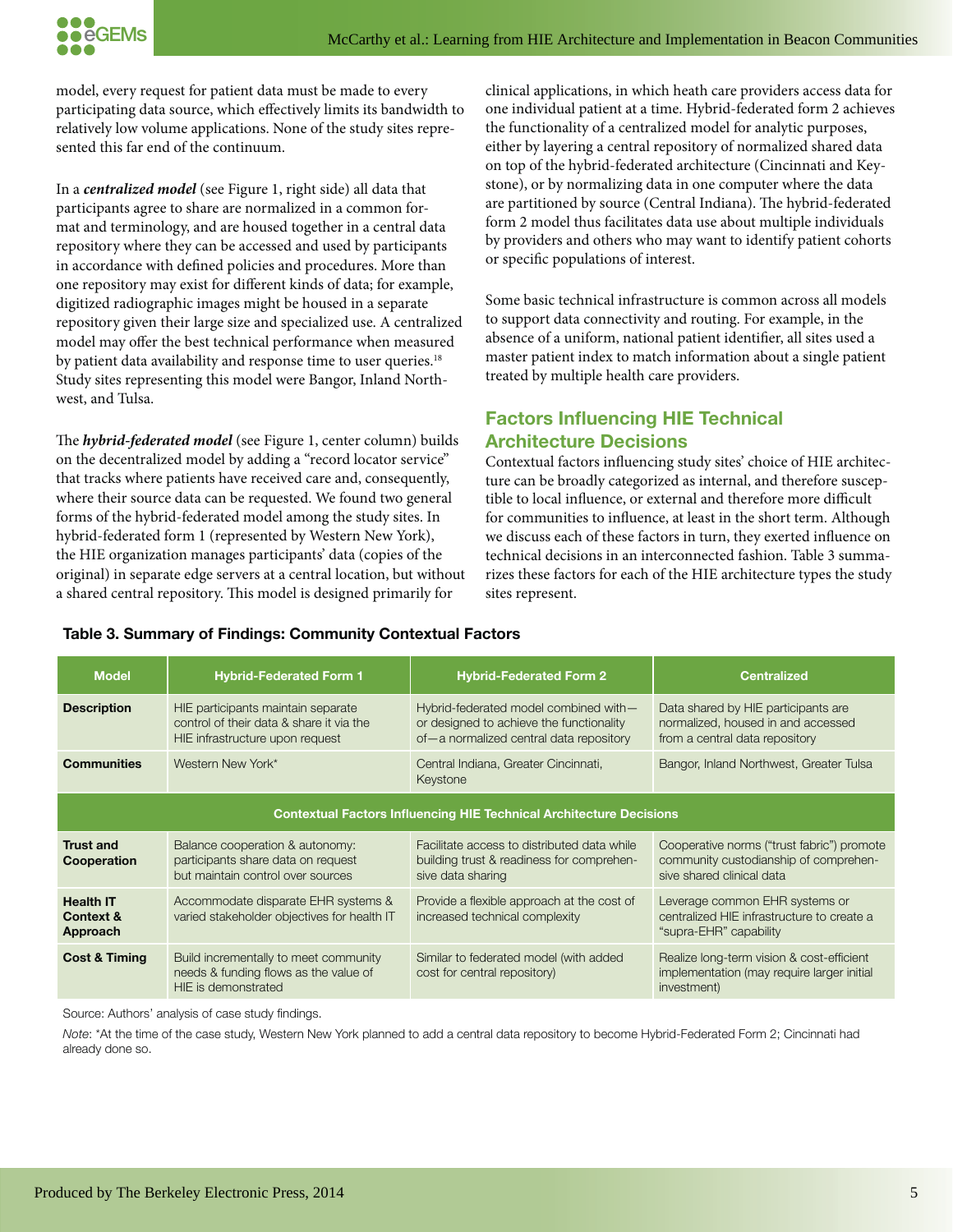

#### Internal Factors

Among the study sites, internal concerns arose from each community's unique characteristics and culture, and were shaped by factors such as previous and existing trust relationships, competition and market dynamics, existing health IT infrastructure, prior health care technology experience, functional expectations of EHRs and HIEs, funding opportunities, and time frame.

**Trust and Competition.** Convening and building trust among the key stakeholders was a critical foundational task for all Beacon Communities regardless of the ultimate HIE architecture model adopted. We conceptualized trust in two complementary ways. The first involved a secure relationship with others in the HIE community and confidence in the integrity of the HIE technology and its associated outputs such that an HIE participant was willing to share data with other participants and use the shared data to support decision-making. Another way of conceptualizing trust was a willingness to sublimate individual organizational interests in favor of coopetition—that is, cooperating with competitors to create a shared infrastructure that provided all participants with greater benefit than any could achieve on one's own, while also recognizing that each continued to seek competitive advantage in other ways. The time and strategy needed to build sufficient trust levels varied according to a number of stakeholder attributes, which included attitudes about data sharing and health IT in general, the degree of shared common values and objectives, as well as previous collaborative experiences and existing relationships. (Detailing the complex dynamics at work to foster and achieve trust within individual communities is beyond the scope of this paper and is deserving of further study.)

Generally speaking, trust took longer to build in communities (such as Greater Cincinnati and Western New York) where market dynamics led stakeholders to view their clinical data as a competitive asset, or where other concerns precluded sharing data in a central repository. In these communities, stakeholders appeared to feel more comfortable initially adopting a hybrid-federated HIE model without a central data repository. In the Western New York Beacon Community, for example, initial electronic patient data exchange focused on the delivery of clinical test results and medication prescribing—and then expanded over time to encompass bidirectional sharing of continuity of care documents between providers. As stakeholders gained mutual trust in sharing data, they committed to (eventually) adding a central data repository to their hybrid-federated HIE model, which will support the region's developing accountable care and patient-centered medical home arrangements.

In contrast, the Bangor Beacon Community, which participated in the ongoing development of a statewide centralized HIE model, described an existing "trust fabric" among key providers that had been woven, at least in part, by a history of working together

to treat shared patients. This history, along with other forms of cooperation, seemed to foster a data sharing culture, rooted in community stewardship and cooperative values, which transcended organizational boundaries. Further, an agreement to make key decisions by consensus, such as the adoption of common performance metrics, deepened provider engagement and trust in the community's Beacon-funded activities.

Although its experience was not common, the Greater Tulsa Beacon Community built trust relatively quickly from a shared belief that a centralized HIE capability could be an important community resource that would address a perceived urgency to reduce the region's enormous health disease burden. Hospital leaders also saw potential immediate value in sharing clinical data to help improve care transitions and reduce readmissions as they faced a common threat—federal financial penalties for excess readmissions.19 The community's rapid progress may have also been due to their framing the HIE planning period as a collaborative 100-day challenge led by community leaders. Providers developed trust and asserted leadership by collectively volunteering more than 10,000 hours to HIE planning, development, and implementation.

**Existing Health IT Infrastructure and Experiences.** The choice of HIE architecture model also was influenced by community perspectives on the inter-relationship between HIE and EHRs and how communities elected to build on existing health IT infrastructure and experiences. Western New York, for example, used its hybrid-federated HIE model to support disease registries and clinical decision support capabilities within providers' EHRs; rather than create a central repository for this purpose, they viewed the EHR as the core tool for enabling more efficient clinical workflow. In Greater Cincinnati, the multi-stakeholder group promoting HIE sought a flexible hybrid-federated architecture in the late 1990s because its health care community was wary about making any large investments in HIE too soon after weathering a failed attempt to build a Community Health Information Network. The new HIE organization, HealthBridge, subsequently allayed these concerns by demonstrating competence in meeting a business need,<sup>20</sup> paving the way for it to add a central data repository as part of its participation in the Beacon Community Program.

The three sites that opted for a centralized model (Table 1) appeared to view the aggregation of shared clinical data in a central repository as a community resource that would enable enhanced capabilities to supplement or more fully realize EHR functionality. The Greater Tulsa Beacon Community, for example, aimed to use its clinical data repository to power communitywide health analytics; efficient performance measurement and reporting; and a range of cloud-based applications for clinical decision support, care coordination, and secure communications.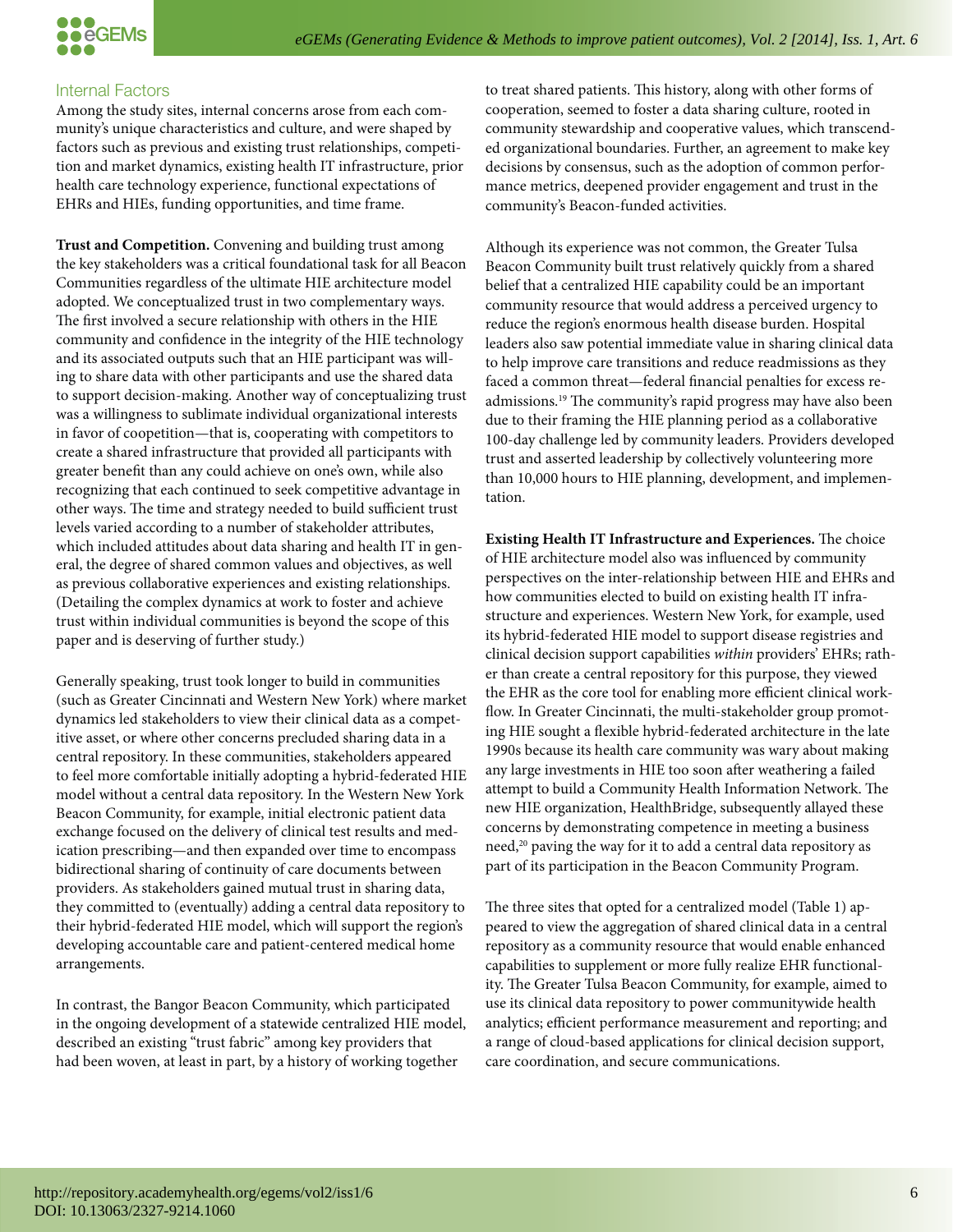

Past experiences with health IT had been positive and collaborative in the community hospitals that participated in the Inland Northwest Beacon Community, which served the predominantly rural region around Spokane, Washington. For many years, the community had shared IT services provided by a single EHR vendor, including an existing central data repository. This made it easy to choose a centralized HIE model that could be extended to include other community providers in the area, many of whom had adopted the same EHR vendor system. (Technology and changing market dynamics have made it difficult to extend the HIE to include urban health systems located in Spokane.) Likewise, major health systems serving Bangor used the same EHR platform, which made it easier for the community to create an integrated HIE infrastructure and to optimize opportunities for effectively sharing best practices.

**Cost Considerations and Timeframe.** Study communities did not provide an accounting of implementation costs, nor was it the focus of this study. However, communities all made choices about how and when to absorb the costs of building HIE capability based on the needs and limitations of their particular business models and funding sources. Sites that implemented a hybrid-federated model felt comfortable making smaller initial investments, with the opportunity to build out the infrastructure in stages as community needs evolved and stakeholders' understanding and confidence in the value of HIE increased. Centralized model sites, in contrast, tended to view the hybrid-federated model as requiring reworking and a later financial reinvestment to add a central data repository; they deemed early incorporation of the central repository as essential to their vision for a successful fully functional HIE infrastructure with advanced capabilities. Each community made choices about technical architecture that its stakeholders believed were right for their circumstances.

#### External Factors

Regardless of the HIE technical architecture chosen, study communities shared common concerns about vendor capabilities and cooperation, technical standards and interoperability, and privacy and consent policies. These concerns posed implementation challenges that influenced technical design decisions and required sites to develop innovative solutions.

**Vendor Capabilities and Cooperation.** Study communities reported that no single commercial off-the-shelf product could build and implement the broad range of functionalities for an advanced HIE solution. Instead, to varying degrees, they adopted a "best of breed" approach that knit together multiple vendor solutions. Nearly every community cited the need for cooperation with EHR vendors to extract discrete clinical data from EHRs necessary to support interoperability and/or to build central data repositories. Both of these factors necessitated access to skilled, in-house IT teams who understood the needs of the community, had the expertise to customize an HIE system from disparate components, and worked successfully with vendors.

**Standards and Interoperability.** Study communities were eager to normalize data through the use of agreed-upon standards to facilitate EHR interoperability; consistent data collection; and efficient analytic, reporting, and evaluation capabilities. However, health care provider use of nonstandard clinical codes and terminology and variable data entry practices, as well as vendors' weak support for or differential implementation of transactional standards and data transport protocols, made data normalization challenging for all sites. Harmonizing the resulting data and technical variations required significant additional time and resources.

An illustrative case is the Continuity of Care Document (CCD), which is used to extract standard patient data from EHRs into a central data repository, or to enable standardized data exchange between EHRs. Two methods currently exist to exchange CCDs between EHRs. The first is a fully functional CCD with metadata that instructs the receiving EHR on how to incorporate the clinical data content into the patient's electronic record. The second method is a simple text file of clinical data elements exchanged via secure email attachment, which the recipient manually incorporates into the receiving EHR (an example of "directed exchange" defined in the glossary). Several study sites reported that EHR vendors interpreted compliance with the CCD standard to mean enabling only the second method, essentially subverting full EHR interoperability. Consequently, the CCD standard could not be implemented as a data exchange mechanism without technical workarounds.

**Privacy and Consent Policies.** Because the United States does not have a uniform policy approach to data privacy, but a patchwork of information-specific legal standards, administrative uncertainty, and technical complexity may have influenced HIE technical architecture choice.<sup>21</sup> For example, the Keystone Beacon Community used a hybrid-federated HIE model as an adjunct to a central data repository at least in part because state law was interpreted to require that patients give consent to each provider holding data should they wish to have their clinical records added to the central data repository. The practical difficulties of this consent model led to limited data collection in the central repository. In consequence, providers who wanted to access individual patient data depended primarily on a query tool to identify the patient's other providers who held data, which they then obtained through separate portals or by request.

## **Practical Implications of HIE Technical Design**

Having weighed some or all of these internal and external factors, study communities ultimately developed an HIE design that reflected these considerations. The most important practical implication of their design choice was whether, and if so how easily, an HIE architecture could evolve to enable HIE 2.0 functionalities, which meant implementing communitywide disease registries, enabling advanced analytic capabilities, and supporting the reuse of clinical data for research purposes. The particular architecture did not appear to impact capacity to perform some advanced capabilities, such as clinical event notifications; however, it may have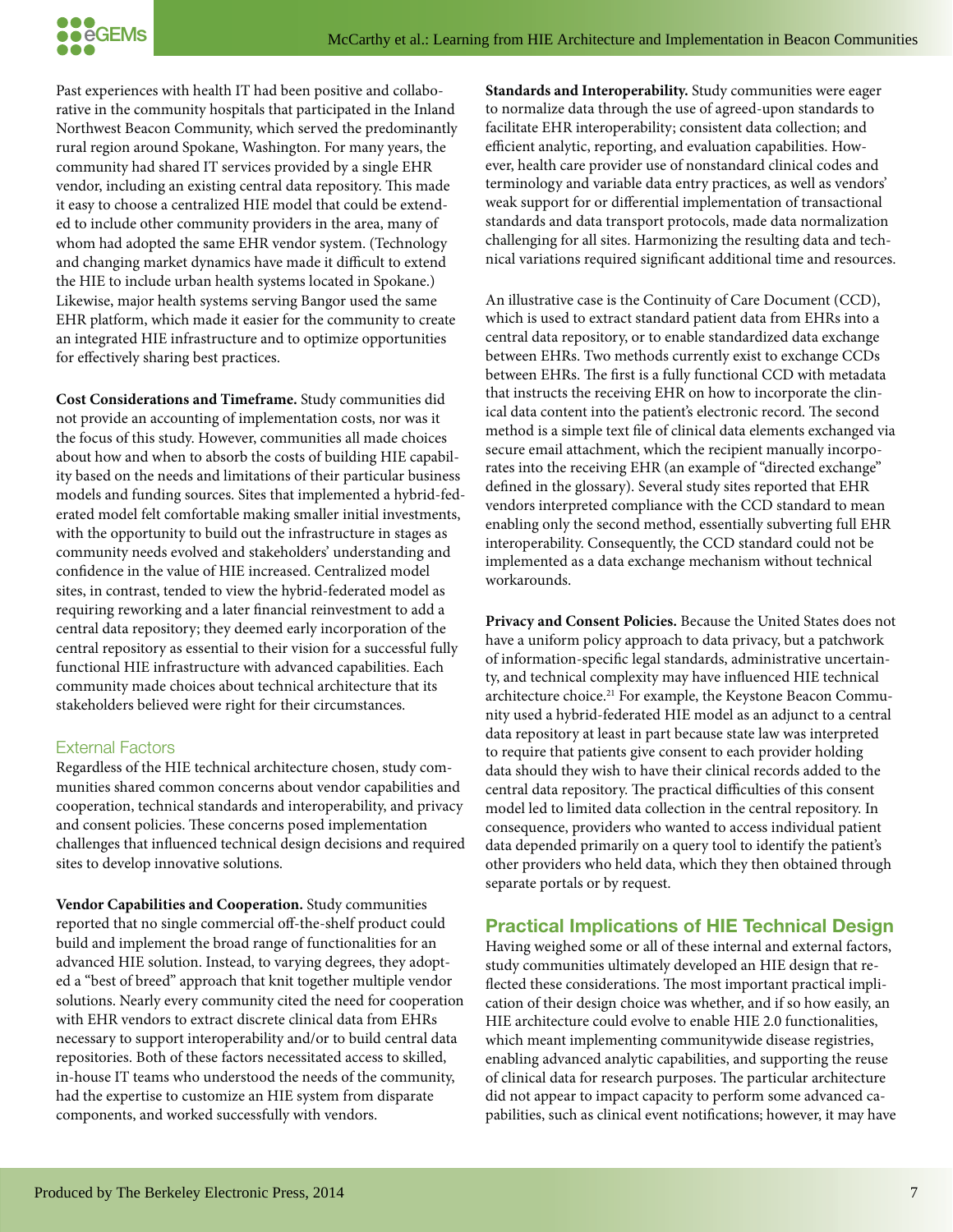#### **Table 4. Summary of Findings: Practical Implications**

| <b>Model</b>                                                       | <b>Hybrid-Federated Form 1</b>                                                                                         | <b>Hybrid-Federated Form 2</b>                                                                                               | <b>Centralized</b>                                                                                               |  |
|--------------------------------------------------------------------|------------------------------------------------------------------------------------------------------------------------|------------------------------------------------------------------------------------------------------------------------------|------------------------------------------------------------------------------------------------------------------|--|
| <b>Description</b>                                                 | HIE participants maintain separate<br>control of their data & share it via the<br>HIE infrastructure upon request      | Hybrid-federated model combined with-<br>or designed to achieve the functionality<br>of-a normalized central data repository | Data shared by HIE participants are<br>normalized, housed in and accessed<br>from a central data repository      |  |
| <b>Communities</b>                                                 | Western New York*                                                                                                      | Central Indiana, Greater Cincinnati,<br>Keystone                                                                             | Bangor, Inland Northwest, Greater Tulsa                                                                          |  |
| <b>Practical Implications of HIE Technical Architecture Models</b> |                                                                                                                        |                                                                                                                              |                                                                                                                  |  |
| <b>Clinical</b><br><b>Transformation</b>                           | Enhance EHR capabilities for clinical<br>decision support & workflow<br>(e.g., templates for data collection)          | Some combination of the two models                                                                                           | Offer common care management tools<br>(e.g., communitywide disease registries,<br>e-referral management)         |  |
| <b>Continuous</b><br>Learning &<br>Improvement                     | Extract & aggregate EHR-generated<br>quality reporting for community analysis<br>and benchmarking                      | Similar to centralized model (depending on<br>data availability)                                                             | Develop a community resource with<br>consolidated & standardized data for<br>clinical, analytic & reporting uses |  |
| Research &<br><b>Evaluation</b>                                    | Identify study populations & extract data<br>for each individual (laborious & may be<br>impractical for large studies) | Similar to centralized model (depending on<br>data availability)                                                             | Use central data repository to identify,<br>aggregate data, and follow study<br>populations of interest          |  |

Source: Authors' analysis of case study findings.

*Note*: \*At the time of the case study, Western New York planned to add a central data repository to become Hybrid-Federated Form 2; Cincinnati had already done so.

influenced the way they were executed. Table 4 summarizes these practical implications by type of architecture model. (See the Appendix for specific examples of the functionalities described in this section.)

## Clinical Transformation: Care Coordination and Care Management

Supporting improved care coordination and care management is one benchmark by which to measure the clinical effectiveness of HIE. Study sites reported a rich array of activities that used HIE in primary care settings to track clinical care and outcomes for defined populations, particularly to prompt referrals or appointments for patients in need of preventive or chronic care services.

Generally speaking, communities with a central data repository or equivalent functionality used (or planned to use) it to implement communitywide disease registries and care management tools that tracked and reported on services received from multiple providers and thus allowed holistic identification of gaps in care. In contrast, Western New York, which lacked a central repository (at the time of the case study), supported providers in using EHR-specific decision-support tools for this purpose. In the latter case, the treating clinician can use a Web-based HIE query portal to look up a history of care the patient has received from other providers.

Electronic admission-discharge-transfer (ADT) alerts, which require technical HIE functionalities such as a master patient index, an integration engine, and a rules engine,<sup>22</sup> were used in all study sites (along with other tools) to alert clinicians when patients were admitted or discharged from the hospital, thereby more effectively monitoring and supporting patient care transitions and follow-up

chronic disease management.<sup>23</sup> Some sites with central data repositories, in addition to alerting providers, used data elements contained in ADT alerts as an efficient means of populating their repositories.

## Patient Engagement: Patient Portals and Home **Telemonitoring**

HIE architecture appeared to exert only marginal influence on how study communities implemented patient portals. Some communities philosophically preferred a single communitywide portal that allowed patients to access their clinical information collected by the HIE across multiple providers. However, health care providers generally preferred that patients access clinical data directly from portals connected to their own EHRs, which they perceived as reinforcing the patient's relationship with the provider. Although less convenient for patients who must use multiple provider portals, this EHR-specific approach is currently favored by EHR meaningful-use requirements. In an apparent compromise, Western New York's pilot tested both approaches. Home health agencies in the Western New York community also tested how its hybrid-federated HIE capability could be used to support patient home telemonitoring (see Appendix for details).

#### Continuous Learning and Improvement

Reuse of electronically exchanged clinical data—while sometimes challenging to implement—appeared to advance continuous learning and improvement in all the study communities. Advanced HIE functionality supported deeper analysis of previously untapped data; facilitating performance measurements and reports, clinical analytics, public health surveillance, pay for performance, and evaluation of interventions.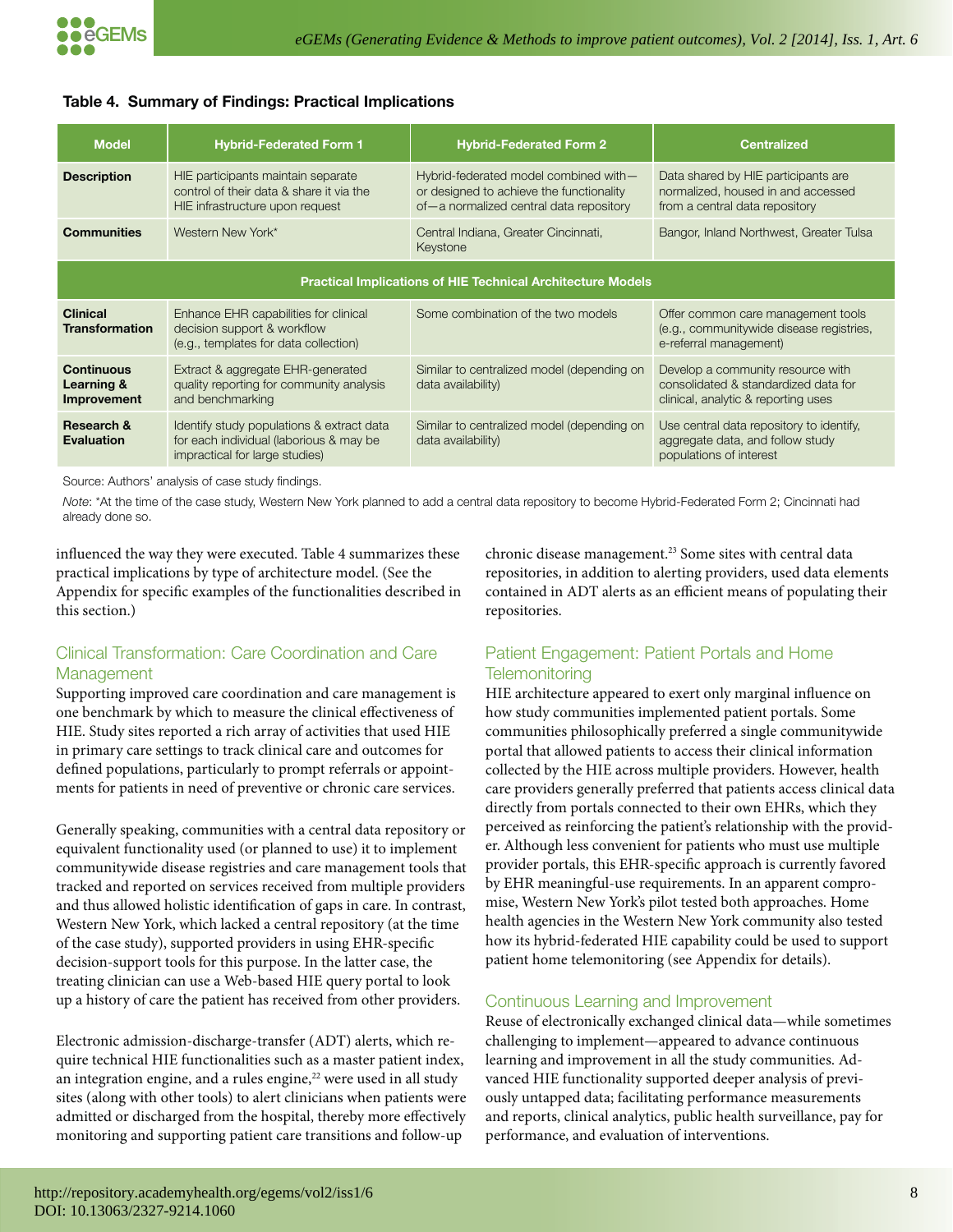

Communities using the centralized HIE model (Bangor, Tulsa, Inland Northwest) and hybrid-federated models that functioned like a centralized model (Cincinnati, Indiana) more easily performed varied and robust analytic tasks. For example, the Greater Tulsa Beacon community deployed a commercial analytic tool, Archimedes IndiGO, that calculated patient-specific predictive risk scores for certain health conditions, recommended interventions, and allowed providers and patients to explore the relative effects of different health improvement strategies. Tulsa's centralized HIE model allowed it to develop a process to run the tool each night through the complete patient population in the central data repository (about 850,000 people), and display risk scores on a custom dashboard so that providers could prioritize when to use the IndiGO tool with a particular patient.<sup>24</sup> (See the Appendix for additional examples.)

**Performance Measurement and Improvement.** Regardless of the HIE architecture model chosen, a central data repository or equivalent normalized data storage (e.g., communitywide registry) provided comprehensive clinical data across care settings, giving a more complete understanding of care gaps and a more accurate assessment of how interventions had an impact on care processes that spanned organizational boundaries.

In the absence of a central data repository, Western New York established a common EHR registry template to collect and aggregate clinical quality performance results from community providers' EHR systems.25 This purpose-driven manual repository was useful in providing performance feedback to physicians, which also reinforced the value of consistent and accurate data collection within EHRs. Greater Tulsa is evaluating how clinical quality performance reported by individual providers' EHRs compares to performance results reported using the HIE central data repository on the assumption that the repository enables more complete and accurate reporting on patients' use of communitywide services.

**Public Health Surveillance.** All study sites collected and shared clinical data in a timely manner with public state health authorities. Western New York used its federated HIE model to develop open-source solutions that facilitate electronic biosurveillance and transmission of immunization records. Maine's statewide central data repository, derived from providers' EHRs, supports automated reporting of specified conditions such as Lyme disease or food poisonings. Indiana electronically collected emergency department visit complaints from more than 100 hospitals statewide for use by state and local health department epidemiologists to detect and investigate disease outbreaks, acts of bioterrorism, and other public health emergencies.26 (See the Appendix for details on their programs.)

**Research and Evaluation.** HIE architecture had significant practical implications for the study sites' research capabilities. For example, by normalizing clinical data in a centrally managed, hybrid-federated architecture, the Indiana Network for Patient Care makes it possible for researchers to query or extract data (with appropriate oversight) to create cohorts, identify potential research subjects, track patient outcomes, and conduct epidemiologic studies to identify drug side effects.27 In a decentralized or strictly federated HIE model that lacks such functionality, patients can be identified for research studies, but data must be laboriously extracted one patient at a time from distributed sources. Comprehensive evaluation often required other sources of data, such as insurance claims, reports, or patient reported experiences and outcomes. (See Appendix for examples.) In the future, as electronic data sources and types further proliferate, and are incorporated into community HIE infrastructure, their applications for evaluation and research (e.g., crosscommunity comparisons) will be further enhanced.

#### **Discussion**

This qualitative study finds that communities' choice of HIE architecture primarily reflected differences in how their circumstances and philosophies shaped their use of health IT for achieving particular aims. It builds on, and is congruent with, prior research on communitywide HIE, which emphasized the importance of fostering trust, addressing strategic interests, and providing quality measurement benefits.<sup>28</sup>

Our findings suggest that communities embarking on HIE initiatives would do well to examine how particular HIE technical architectures map to their objectives, local context, existing relationships, sustainability plans, and vision of both present and possible future needs. (See Table 5 for a list of practical questions that communities should consider when choosing to set up an HIE, based on lessons learned from the case study sites.)

Regardless of architectural model, all communities profiled for this study pursued a rich array of activities to embed HIE into clinical practice; however, the basic design and the community philosophy toward HIE affected implementation for patient care and management, as well as capabilities for performing some advanced functions. Their experiences suggest that the vision of HIE 2.0—with its promise to leverage the analytic capabilities necessary for delivery system and payment reforms and to support a broader array of "use cases" for population health management—requires a central data repository of normalized data and a functional method to access and extract data on patient cohorts. Given the current capabilities of health IT and variable adoption of interoperability standards, it seems unrealistic to expect that simply linking disparate EHR systems will enable these kinds of shared analytic capabilities at the community or regional level without the addition of advanced HIE capability.<sup>29</sup>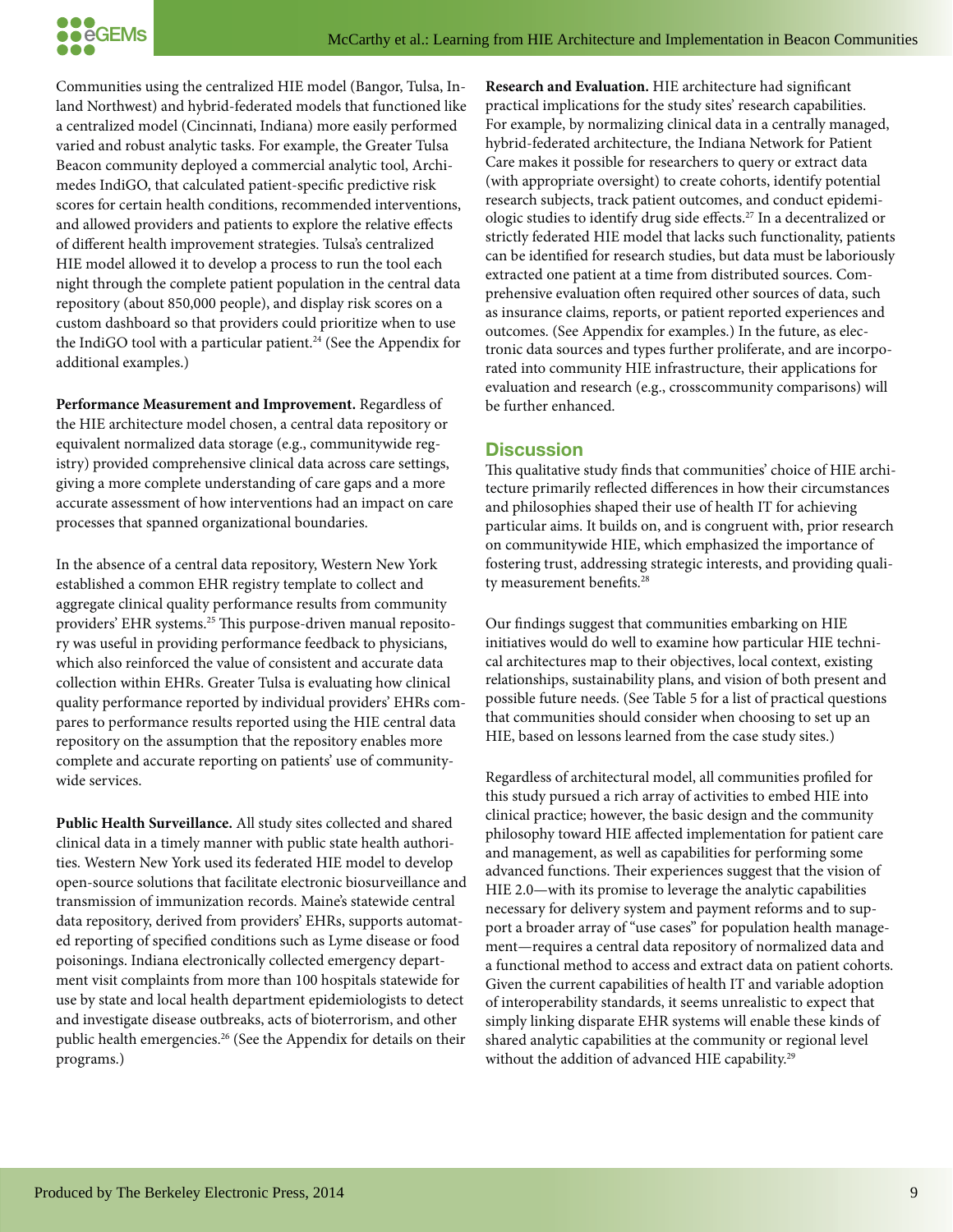#### **Table 5. Practical Considerations When Choosing to Set Up a Community HIE**

| <b>Factors</b>                                                                         | <b>Questions to Consider</b>                                                                                                                                                                                                           |
|----------------------------------------------------------------------------------------|----------------------------------------------------------------------------------------------------------------------------------------------------------------------------------------------------------------------------------------|
| Assess existing trust levels in your<br>community                                      | • What is the potential to build trust over time? What are common interests that you can draw upon to<br>find common purpose?<br>• What pitfalls or past negative experiences do you need be mindful of and overcome to build support? |
| Identify the strengths and weaknesses of<br>health IT infrastructure in your community | • How can you build on existing health IT infrastructure, and what gaps do you need to fill?<br>• How many EHR vendors will you need to engage, and what is their track record for supporting<br>communitywide HIE?                    |
| Consider sources of funding and timing of<br>investments                               | • Is it more realistic for your community to make a series of incremental investments as you build<br>support for HIE?<br>• Or can your community make a larger upfront investment to seek more immediate return?                      |
| Carefully evaluate HIE vendor capabilities                                             | • Will you need to depend on one vendor for a turnkey solution?<br>• Are you prepared to provide skilled in-house IT expertise to link together multiple components from<br>different vendors?                                         |
| Be prepared to engage with providers to<br>standardize and normalize data              | • Will you work with providers to agree on common coding practices, and if so, how?<br>• How will you gain the cooperation of EHR vendors to fully support a common implementation of<br>technical standards?                          |
| Assess the implications of privacy regula-<br>tions and expectations in your locality  | • Will you follow an opt-in or an opt-out approach to patient consent?<br>• What effect will that approach likely have on your ability to collect data in a central data repository?                                                   |

Source: Authors' analysis.

Communities may choose to build a centralized model from the start, or a hybrid-federated model that achieves the functionality of a centralized model. Communities may choose to adopt hybrid-federated models without a central repository because they are relatively easier to establish and build incrementally. Over time, however, communities (e.g., Greater Cincinnati) that chose this initially easier path to HIE had to face their models' limitations and eventually made a decision to add a central data repository.

Building and leveraging trust was crucial to counteract reluctance around sharing data across all communities, but especially when implementing a central repository. As communities built trust and comfort levels, and as market dynamics shifted and new policy levers emerged to reflect the value of more advanced HIE capabilities, most stakeholders became ready to contribute clinical data to a central repository for specific stated purposes.

The convergence of technical HIE capabilities in hybrid-federated models that offer equivalent functionality to centralized models means that there may be fewer "edge cases" in which one technical approach or another is clearly superior for implementing community HIE infrastructure. Continuing advances in technology will likely change the future landscape for community decision-making in terms of both the functionality and value offered by health IT. One community leader noted that, in regard to different technical approaches, "every community [using] HIE is still different enough that it's difficult to say what the right answer is at this moment. To me the right answer is only determined by what impact it has on health outcomes."

# **Conclusion**

This case study analysis suggests that it is worthwhile for local health system stakeholders to invest in developing communitywide HIE capabilities to support shared goals. While they have progressed from different starting points along multiple pathways, the study sites now commonly recognize the need for advanced HIE functionalities (including a central data repository) to support the "triple aim" of health system improvement. Communities embarking on building HIE infrastructure should consider how the lessons of the study communities apply to their own circumstances, and plan from the outset to identify the pathways for evolving from basic to advanced HIE functionality as they also identify a business model to support these services.

## **Glossary**

**Automated Clinical Messages:** clinical notifications such as hospital Admission-Discharge-Transfer (ADT) alerts, clinical tests, and radiology reports that are routed electronically from the source to selected providers' electronic inboxes.

**Central (or clinical) data repository:** "A structured, systematically collected storehouse of patient-specific clinical data." (Source: HIMSS Dictionary of Healthcare Information Technology Terms, Acronyms and Organizations, Third Edition)

**Continuity of Care Document (CCD):** "A specification that is an XML-based markup standard…intended to specify the encoding, structure, and semantics of a patient summary clinical document for exchange." (Source: HIMSS Dictionary of Healthcare Information Technology Terms, Acronyms and Organizations, Third Edition)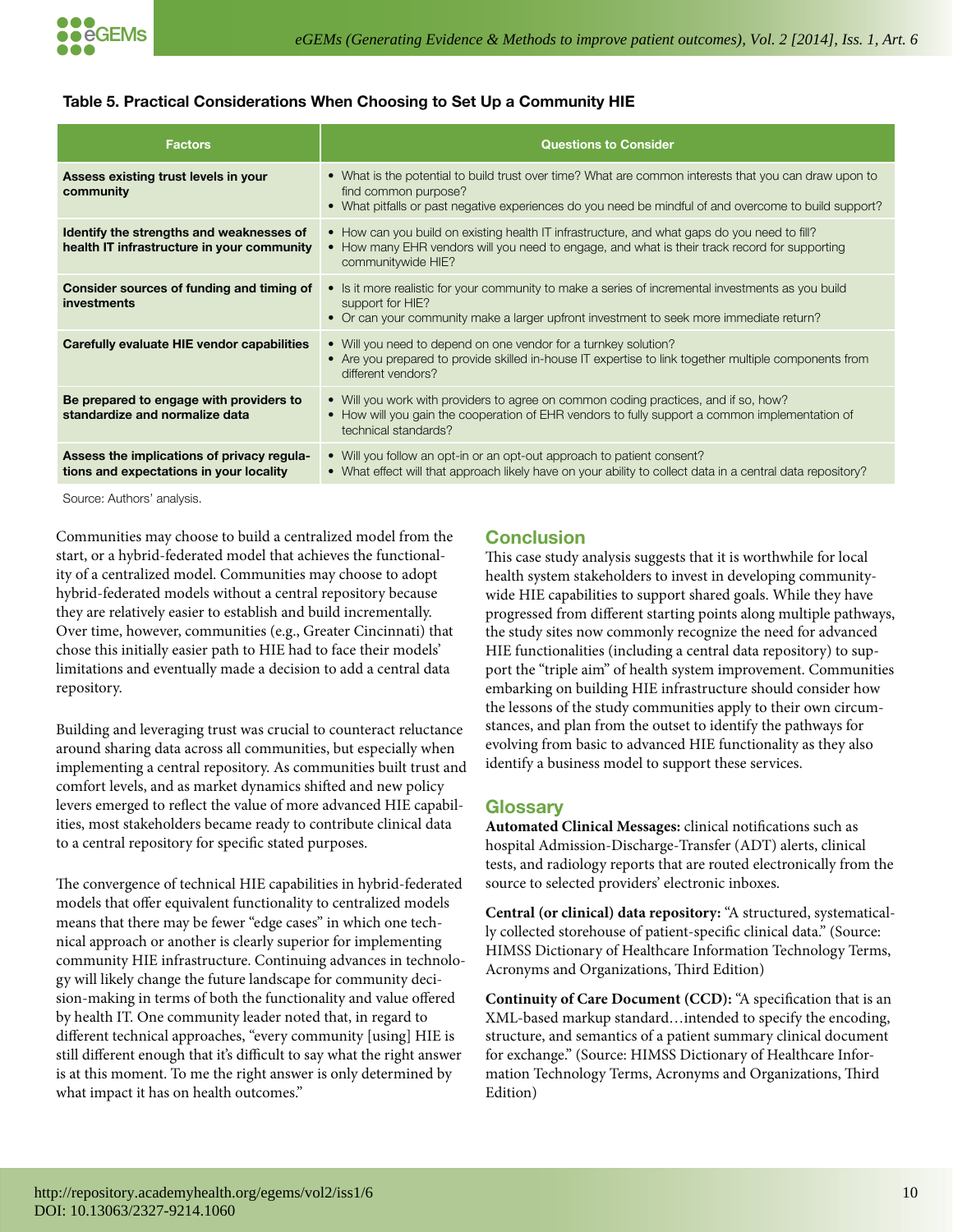

**Data Analytics:** "The processes of inspecting, cleaning, transforming and modeling data to highlight useful information, suggest conclusions and support decision-making." (Source: http://www.himss.org/files/himssorg/content/files/DataAnalyticsandHIE.pdf)

**Directed exchange:** secure messaging among providers via the Internet, often via The Direct Project, set up by the ONC in 2010, as an open-source method of secure email exchange that excludes personally identifiable information in the header and allows attachments containing clinical information to be opened only by the intended recipient.

**Disease Registries:** "Tools for tracking clinical care and outcomes within a defined patient population." (Source: http://healthit.ahrq. gov/knowledge-library/key-topics)

**Electronic Health Record (EHR):** "A longitudinal electronic record of patient health information generated by one or more encounters in any care delivery setting. Included in this information are patient demographics, progress notes, problems, medications, vital signs, past medical history, immunizations, laboratory data, and radiology reports. The EHR automates and streamlines the clinician's workflow. The EHR has the ability to generate a complete record of a clinical patient encounter—as well as supporting other care-related activities directly or indirectly via interface—including evidence-based decision support, quality management, and outcomes reporting." (Source: http://www.himss.org/library/ehr/)

**Health Information Exchange (HIE):** "The electronic movement of health-related information among organizations according to nationally recognized standards." (HIMSS Dictionary of Healthcare Information Technology Terms, Acronyms and Organizations, Third Edition)

**Interoperability:** "The ability of different information technology systems and software applications to communicate, exchange data, and use the information that has been exchanged." (Source: http://www.himss.org/library/interoperability-standards/what-is)

**Normalization:** "The process of creating a uniform and agreed-upon set of standards, policies, definitions, and technical procedures to allow for interoperability." (HIMSS Dictionary of Healthcare Information Technology Terms, Acronyms and Organizations, Third Edition)

**Patient portals:** allow patients to electronically view select clinical information, such as laboratory test results, and to share data from home telemonitoring devices or information from their personal health records.

**Query-based exchange:** offers a Web-based portal to search for and view patient information. For centralized models, the user queries the central data repository. For decentralized or federated models, the user may query distributed data sources to temporarily assemble and display a temporary virtual electronic record for the patient.

**Rapid-cycle improvement:** an iterative problem-solving model used to improve care processes; it requires feedback data for tracking, evaluating, and measuring progress.

# **Acknowledgements**

This case study was developed under grants from The Commonwealth Fund to AcademyHealth in support of the Beacon Evidence and Innovation Network and to the Institute for Healthcare Improvement in support of case studies on regional health care improvement. Anne-Marie Audet, M.D., M.Sc., vice president at The Commonwealth Fund, provided guidance on case study planning and review. The views expressed are those of the authors and do not necessarily reflect those of the Commonwealth Fund or its directors, officers, or staff. Preliminary findings from this research were presented at the EDM Forum 2013 Symposium poster session in Baltimore on June 22, 2013.

The authors gratefully acknowledge the following individuals from each of the featured Beacon Communities who generously shared their experience and insights for the case study. Bangor Beacon Community: Devore (Dev) Culver, M.M., executive director and chief executive officer, HealthInfoNet; Barbara Sorondo, M.D., M.B.A., lead evaluator, Bangor Beacon Community, and director, Clinical Research Center at Eastern Maine Medical Center; and Lee McWilliams, project manager, Bangor Beacon Project, Eastern Maine Healthcare Systems. Greater Cincinnati Beacon Community: Patricia Bondurant, D.N.P., M.N., R.N., director, Beacon Community Program for HealthBridge; and Keith Hepp, chief executive officer (interim), chief financial officer, and vice president of business development, HealthBridge. Central Indiana Beacon Community: Julie McGowan, M.A., M.L.S., Ph.D., chair, Department of Knowledge Informatics and Translation (retired as emeritus professor, Knowledge Informatics), Indiana University School of Medicine, and affiliated scientist, Regenstrief Institute; and Kent Hiller, vice president, data solutions & applications, Indiana Health Information Exchange, Inc. Beacon Community of the Inland Northwest: Jac Davies, M.S., M.P.H., director, Beacon Community for the Inland Northwest; and Doug Weeks, Ph.D., senior research investigator, Inland Northwest Health Services. Keystone Beacon Community: James Walker, M.D., F.A.C.P., director (outgoing), Keystone Beacon Community; and Pascale Carayon, Ph.D., co-evaluation leader, Keystone Beacon Community, professor and director, University of Wisconsin-Madison, Center for Quality and Productivity Improvement. Greater Tulsa Beacon Community: David Kendrick, M.D., M.P.H., chief executive officer, MyHealth Access Network; Juell Homco, M.P.H., epidemiologist, University of Oklahoma; Carol Kuplicki, M.P.H., epidemiologist, University of Oklahoma; and Jessica England, project manager, MyHealth Access Network. Western New York (WNY) Beacon Community: Dan Porreca, executive director, HEALTHe-LINK; Ranjit Singh, M.D., M.B.A., lead evaluator, WNY Beacon Community, and co-director of University at Buffalo's Patient Safety Research Center; Nancy Maloney, senior business architect, WNY Beacon Community; Bob Hoover , program manager, WNY Beacon Community; Gary Kerl, project director, WNY Beacon Community; Diane Parrish, R.N., clinical implementation specialist quality assurance manager, WNY Beacon Community; Drew McNichol, technology director, WNY Beacon Community; Arvela Heider, Ph.D., subject matter expert, WNY Beacon Community; and Paula Conti, Catholic Medical Partners.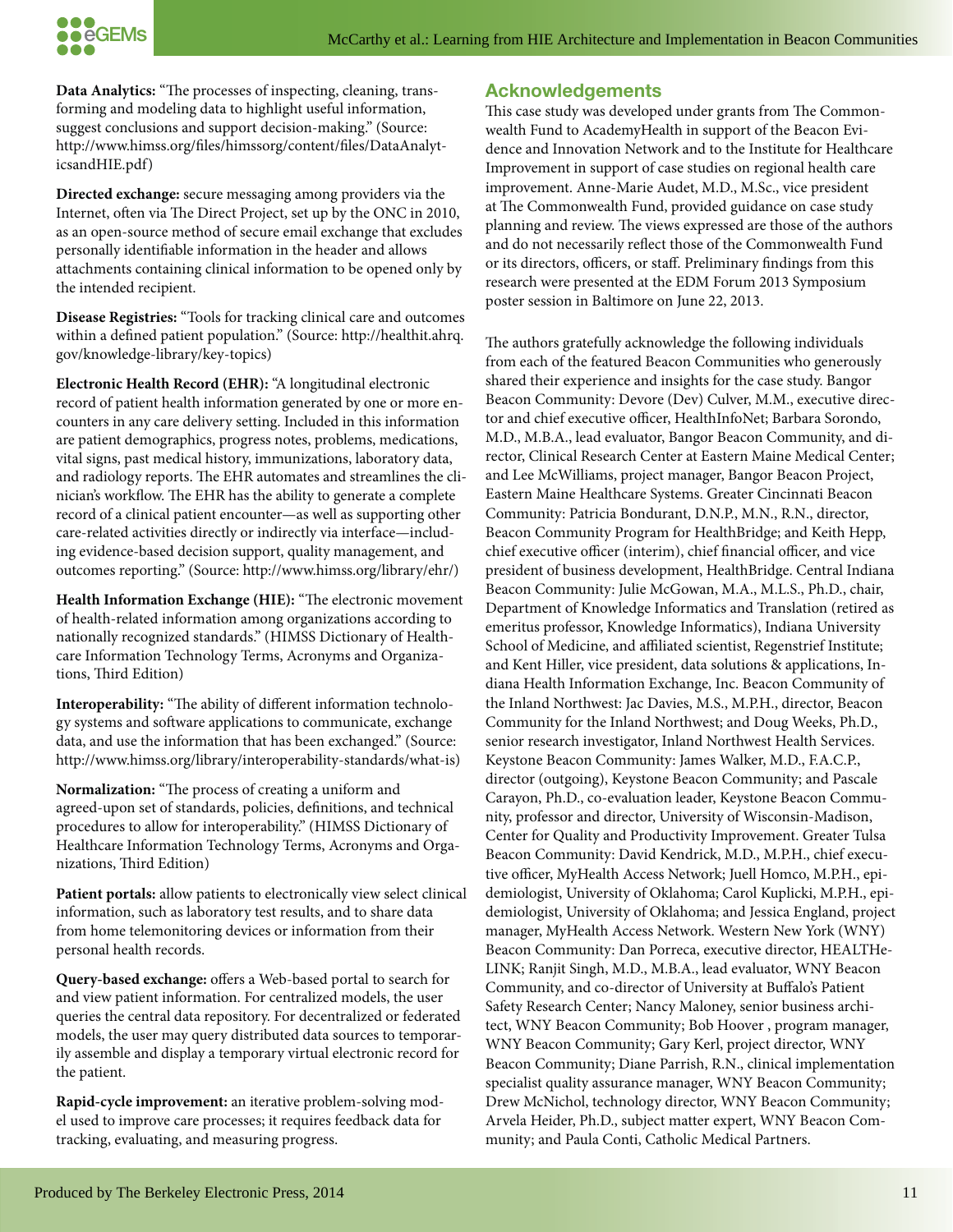

# **References**

- 1. Blumenthal D, Tavenner M. The 'meaningful use' regulation for electronic health records. New Engl J Med. 2010 Aug 5; 363(6): 501-4.
- 2. Williams C, Mostashari F, Mertz K, Hogin E, Atwal P. From the Office of the National Coordinator: the strategy for advancing the exchange of health information. Health Aff (Millwood). 2012 Mar; 31(3): 527-36; Walker J, Pan E, Johnston D, Adler-Milstein J, Bates DW, Middleton B. The value of health care information exchange and interoperability. Health Aff (Milwood). 2005 Jan 19.
- 3. Grossmann C, Powers B, McGinnis JM, eds. Digital infrastructure for the learning health system: the foundation for continuous improvement in health and health care—workshop series summary. Washington (DC): National Academies Press; 2011.
- 4. National eHealth Collaborative. Health information exchange roadmap: the landscape and a path forward [Internet]. Washington (DC): National eHealth Collaborative; 2012 [cited 2013 Jul 30]. Available from: http://www.nationalehealth.org/ hie-roadmap.
- 5. Middleton B, Fleming M, Wiegand T, Merritt D, Bakalar R, Georgiou A, et al. Best practices for community health information exchange [Internet]. Raleigh (NC): Allscripts Center for Community Health Leadership [cited 2013 Jul 30]. Available from: http://www.allscriptscenter.com/NR/ rdonlyres/6B8E9E8A-93BD-467D-A3BB-52B0E4DC6107/0/ CCHL\_BPG.pdf.
- 6. Maxson ER, Jain SH, McKethan AN, Brammer C, Buntin MB, Cronin K, Mostashari F, Blumenthal D. Beacon communities aim to use health information technology to transform the delivery of care. Health Aff (Milwood). 2010 Sep; 29(9): 1671-7.
- 7. The Office of the National Coordinator for Health Information Technology (ONC) selected 17 communities that had demonstrated progress in the adoption and use of health IT to participate in the three-year Beacon Program, in part to "generate and disseminate valuable lessons learned that will be applicable to the rest of the nation's communities as they strive to build and leverage their health IT infrastructure for healthcare improvement" (http://www.grants.gov/search/ search.do?mode=VIEW&oppId=50455).
- 8. Although one study community opted to use an existing statewide HIE infrastructure, state HIE efforts are not the focus of this analysis. Similarly, this paper does not focus on efforts to develop private or enterprise HIE networks intended for select participants who share common ownership or contractual obligations; such networks may face different contextual factors for technical decisions than do community-based efforts.
- 9. Miller RH, Miller BS. The Santa Barbara County Care Data Exchange: what happened? Health Aff (Milwood), 2007 Sep-Oct; 26(5), w568-80; Rudin, RS, Simon, SR, Volk, LA, Tripathi, M, Bates D. Understanding the decisions and values of stakeholders in health information exchanges: experiences from Massachusetts. Am J Public Health. 2009 May; 99 (5): 950-955; Grossman JM, Kushner KL, November EA. Creating sustainable local health information exchanges: can barriers to stakeholder participation be overcome? HSC Research Brief No 2. 2008 Feb(2):1-12.
- 10. NORC at the University of Chicago. Evaluation of the Beacon Community Cooperative Agreement Program: characterizing the Beacon Communities [Internet]. Washington (DC): Office of the National Coordinator; 2013 [cited 2013 Jul 30]. Available from: http://www.healthit.gov/sites/default/files/ norc\_beaconevalcharacterizingcommunities\_march\_2013.pdf.
- 11. Miles MB, Huberman AM, "Cross-Case Displays: Exploring and Describing," Chapter 7 in: Qualitative Data Analysis, 2<sup>nd</sup> Ed. (Thousand Oaks, Calif.: Sage Publications, 1994).
- 12. McCarthy D, Cohen A. The Colorado Beacon Consortium: strengthening the capacity for health care delivery transformation in rural communities [Internet]. New York (NY): The Commonwealth Fund; 2013 [cited 2013 Jul 30]. Available from: http://www.commonwealthfund.org/Publications/ Case-Studies/2013/Apr/Colorado-Beacon-Consortium. aspx; Rein A. The Beacon Community Program: three pillars of pursuit [Internet]. Washington (DC): Academy-Health, in partnership with ONC; 2012 [cited 2013 Jul 30]. Available from: http://www.healthit.gov/sites/default/files/ beacon-brief-061912.pdf; Rein A, Kennedy H, DeCoudres B, Cohen RS, Sabharwal R, Fairbrother G. Evaluation design and technical assistance opportunities: early findings from the Beacon Community Program evaluation teams [Internet]. New York (NY): The Commonwealth Fund; 2012 [cited 2013 Jul 30]. Available from: http://www.commonwealthfund. org/Publications/Issue-Briefs/2012/Jan/Evaluation-Design-and-Technical-Assistance-Opportunities.aspx.
- 13. Moore J. Moving to HIE 2.0 [Internet]. Chilmark Research Blog. 2012 Oct 12 [cited 2013 Jul 30]. Available from: http:// chilmarkresearch.com/2012/10/12/moving-to-hie-2-0/.
- 14. Murphy B. Pushing the Envelope to HIE 2.0 [Internet]. Chilmark Research Blog. 2013 Jul 24 [cited 2014 Jan 23]. Available from: http://www.chilmarkresearch.com/2013/07/24/early-hie-report-findings-2013/.
- 15. National eHealth Collaborative. Health information exchange roadmap: the landscape and a path forward [Internet]. Washington (DC): National eHealth Collaborative; 2012 [cited 2013 Jul 30]. Available from: http://www.nationalehealth.org/ hie-roadmap.
- 16. Kolkman L, Brown B. The health information exchange formation guide: the authoritative guide for planning and forming an HIE in your state, region, or community. Chicago (IL): Healthcare Information and Management Systems Society; 2011; HIMSS Healthcare Information Exchange HIE Guide Work Group. A HIMSS guide to participating in a health information exchange [Internet]. Chicago (IL): Healthcare Information and Management Systems Society; 2009 [cited 2013 Jul 30]. Available from: http://www.himss.org/files/HIMS-Sorg/Content/files/HIE/HIE\_GuideWhitePaper.pdf; eHealth Initiative. HIE Toolkit [Internet]. Washington (DC): eHealth Initiative; 2013 [cited 2013 Jul 30]. Available from: http:// www.ehidc.org/connecting-technically/elements-to-consider. html.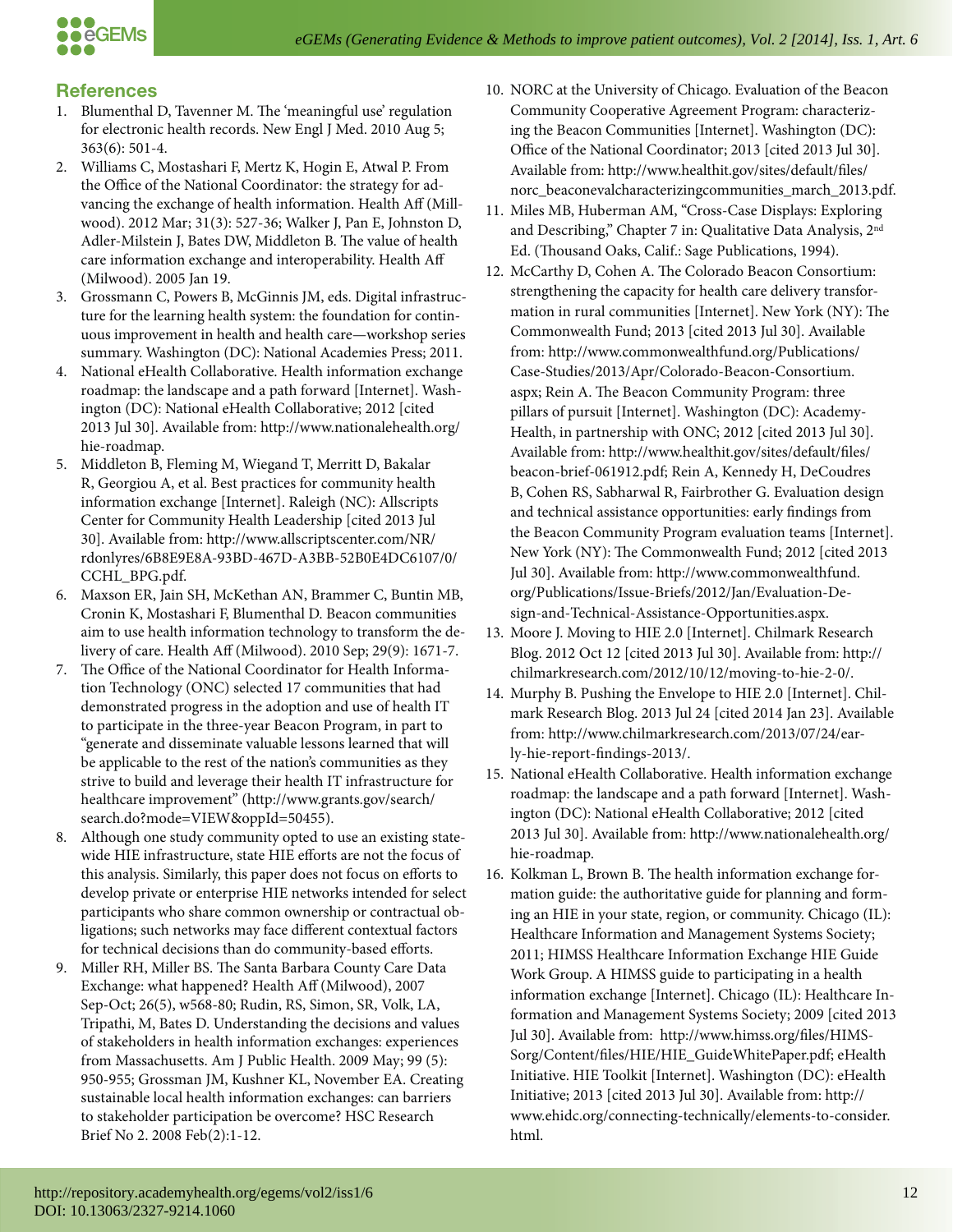

- 17. Because HIE technical terms are not consistently defined in practice and continue to evolve, definitions given in this report may differ from others' usage. For example, a study by Rudin et al. defined a centralized model to mean that HIE participants' clinical data are stored only in a central repository (not in providers' EHRs), whereas we define it (consistent with our study sites' usage of the term) to mean that copies of data are stored in the central repository while providers maintain original data in their EHRs; this definition of centralized is closer to Rudin's definition of a "hybrid" model; see: Rudin, RS, Simon, SR, Volk, LA, Tripathi, M, Bates D. Understanding the decisions and values of stakeholders in health information exchanges: experiences from Massachusetts. Am J Public Health. 2009 May; 99 (5): 950-955.
- 18. Lapsia V, Lamb K, Yasnoff WA. Where should electronic records for patients be stored? Int J Med Inform. 2012 Dec; 81(12): 821-7.
- 19. Centers for Medicare and Medicaid Services, Hospital Readmission Reduction Program [Internet]. Washington (DC): Centers for Medicare and Medicaid Services; 2013 [cited 2014 Jan 23]. Available from: http://www.cms.gov/Medicare/Medicare-Fee-for-Service-Payment/AcuteInpatientPPS/Readmissions-Reduction-Program.html.
- 20. Grossman JM, Kushner KL, November EA. Creating sustainable local health information exchanges: can barriers to stakeholder participation be overcome? HSC Research Brief No 2. 2008 Feb(2):1-12.
- 21. Goldstein MM, Rein AL. Consumer consent options for electronic health information exchange: policy considerations and analysis [Internet]. Washington (DC): Office of the National Coordinator for Health Information Technology; 2010 [cited 2013 Jul 30]. Available from: http://www.healthit.gov/sites/ default/files/choicemodelfinal032610.pdf.
- 22. Booz Allen Hamilton. Beacon nation learning guide: improve hospital transitions and chronic disease care management using ADT-based alerts [Internet]. Hilo (HI): Hawaii Island Beacon Community; 2013 [cited 2013 Jul 30]. Available from: http://www.hibeacon.org/index.php/beacon\_nation/learning\_guides.
- 23. McCarthy D, Cohen A. The Cincinnati Children's Hospital Medical Center's Asthma Improvement Collaborative: enhancing quality and coordination of care [Internet]. New York (NY): The Commonwealth Fund; 2013 [cited 2013 Jul 30]. Available from: http://www.commonwealthfund.org/Publications/Case-Studies/2013/Jan/Cincinnati-Childrens.aspx.
- 24. Morris G, Afzal S, Finney D. Using HIOs for prospective care management: patient risk score assignment [Internet]. Washington (DC): Audacious Inquiry, LLC, for the Office of the National Coordinator; 2013. Available from: http://www.healthit. gov/sites/default/files/using\_hio\_prospective\_care\_final.pdf.
- 25. Western New York Beacon Community. 2012 Annual Report [Internet]. Buffalo (NY): HEALTHeLINK; 2012 [cited 2013] Jul 30]. Available from: http://www.wnyhealthelink.com/files/ WNY\_Beacon\_Community\_2012\_annual\_report.pdf.
- 26. Grannis SJ, Biondich PG, Mamlin BW, Wilson G, Jones L, Overhage JM. How disease surveillance systems can serve as practical building blocks for a health information infrastructure: the Indiana experience. AMIA Annu Symp Proc. 2005: 286-90; Grannis S, Wade M, Gibson J, Overhage JM. The Indiana Public Health Emergency Surveillance System: ongoing progress, early findings, and future directions. AMIA Annu Symp Proc. 2006: 304-8.
- 27. McDonald CJ, Overhage JM, Barnes M, Schadow G, Blevins L, Dexter PR, et al. The Indiana network for patient care: a working local health information infrastructure. Health Aff (Millwood). 2005 Sep-Oct; 24(5): 1214-20.
- 28. Rudin, RS, Simon, SR, Volk, LA, Tripathi, M, Bates D. Understanding the decisions and values of stakeholders in health information exchanges: experiences from Massachusetts. Am J Public Health. 2009 May; 99 (5): 950-955.
- 29. HIMSS 2011-2012 Health Information Exchange Committee. Data analytics and HIE: the transformation of data into information through health information exchange [Internet]. Chicago (IL): Health Information Management System Society; 2012 [cited 2013 Jul 30]. Available from: http://www.himss.org/ files/himssorg/content/files/DataAnalyticsandHIE.pdf.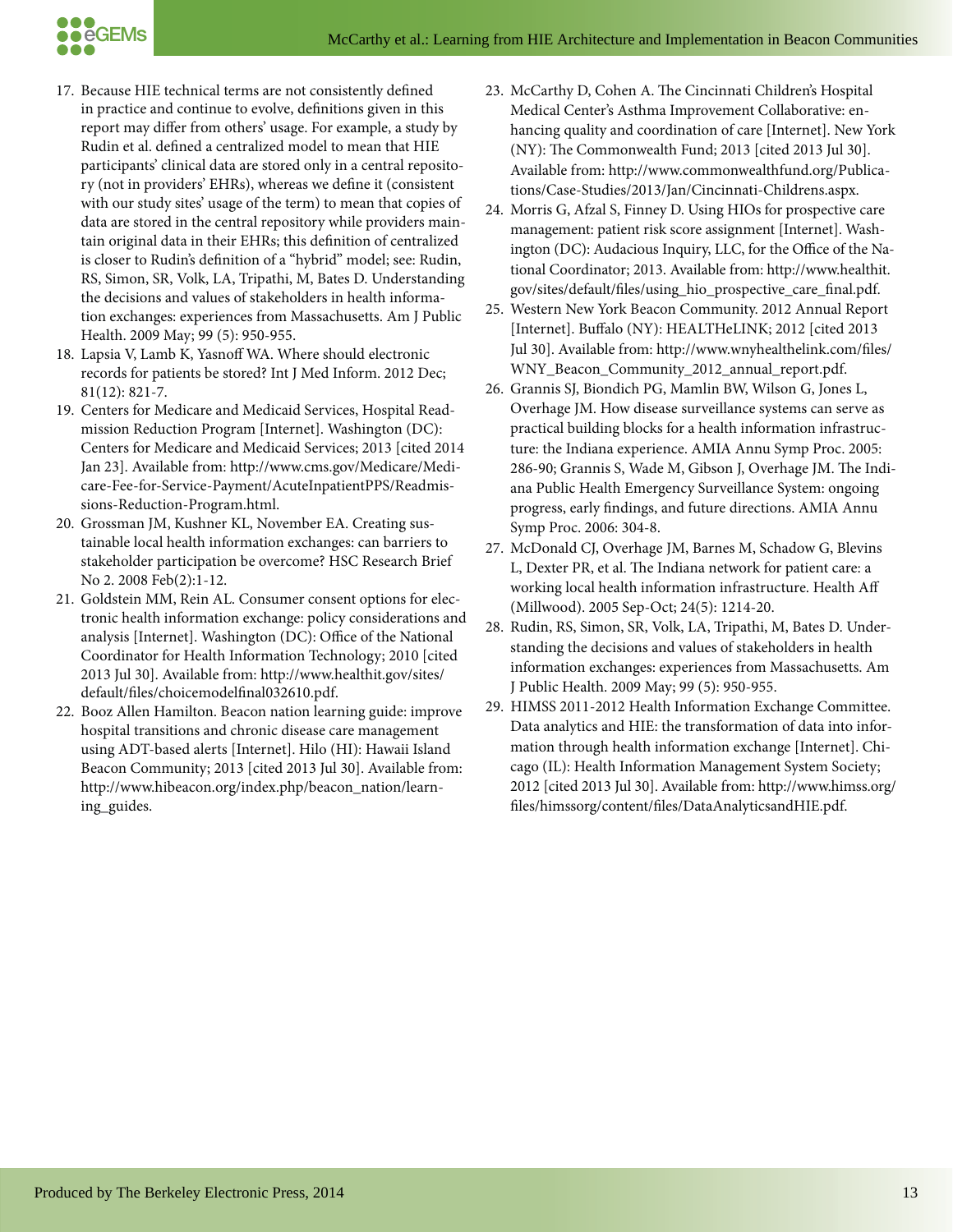

# **Appendix**

#### **Care Coordination and Care Management**

- Clinical event notification using hospital admission-discharge-transfer (ADT) alerts
- Referral management communication tools
- Clinical data exchange using continuity of care (CCD) document standards
- Disease management using patient registries and tools

#### **Advanced HIE Applications | William Sexamples from Seven Beacon Community Case Study Sites**

**Bangor** – Experts have long recommended that primary care providers use disease registries to track the clinical care and outcomes of defined patient populations. The Bangor Beacon Community purchased a commercial product (Meridios) that extracts data from electronic health records (EHRs) to monitor the needs and outcomes of patient populations at a provider, practice, system, or regional level. To fulfill the community's stated aim of improving the management of chronic diseases, they have selected 44 metrics to track performance improvement among patients with diabetes, cardiovascular disease, chronic obstructive pulmonary disease, or asthma. The disease registry generates reports that allow medical staff to identify high-risk or high-need patients, reach out to offer preventive care, and identify where improvement is happening to learn from success across the community.

**Greater Cincinnati** – Many primary care providers no longer see patients in the hospital and, consequently, may not know when their patients are hospitalized. To overcome this information gap, HealthBridge engaged with hospitals to generate electronic admission, discharge and transfer (ADT) alerts, to match the alert to a master patient identifier, to translate the alert into one of four standard formats, and then electronically send the alert to the individual's primary care provider using their preferred message format. The primary care provider can then reach out to interact with hospital staff as needed and schedule follow-up care after the patient is discharged. At Cincinnati Children's Hospital Medical Center, for example, primary care–based care coordinators use the alerts to connect with and evaluate asthmatic children in the hospital and then follow-up with them in the clinic.

**Greater Tulsa** – Providers can use a secure, web-based tool (Doc2Doc) to manage patient referrals, consultations, care transitions and ongoing care coordination. Although the tool was in use prior to their centralized HIE infrastructure, its use has been expanding as MyHealth Access Network, the region's HIE organization, included Doc2Doc in its suite of cloudbased apps. Users include primary care providers, hospital emergency departments (EDs), urgent care centers, physical therapists, home health agencies, diagnostic imaging centers, and patient educators. This integrated communication system has been shown to reduce unnecessary specialty care referrals, thus reducing wait times for Medicaid beneficiaries to access specialty care. The system also immediately alerts primary care providers of an ED visit, allows EDs and urgent care centers to monitor whether patients receive follow-up care, and creates a detailed log of the actions taken to monitor quality and support quality improvement.

**Inland Northwest** – A risk-based algorithm, integrated into the HIE, draws from the clinical data repository and from patient interviews to provide care coordinators with diabetes patient-specific recommendations on evidence-based follow-up care.

**Keystone** – Nursing facilities and home health agencies are required to conduct and submit patient assessments to the federal government for quality assessment purposes, but this information is also useful for routine care management. The Keystone Beacon Community partnered with its HIE vendor to develop a tool called "KeyHIE Transform" to make this information more readily accessible for this purpose. To do this, the tool translates patient assessment data from the quality reporting formats used by skilled nursing facilities and home health agencies to the standard Continuity of Care Document (CCD) format defined for electronic data interchange, and then transfers this data into the HIE where it can be accessed by the patient and the patient's care team. The tool can be used with or without an EHR, making previously inaccessible information from long-term and postacute-care facilities available in a patient's health record.

**Western New York** – To realize the goal of interoperable EHRs, providers must exchange clinical data in a standard format that has the same meaning in both the sending and receiving EHR. In 2008, HEALTHeLINK began collaborating with Catholic Medical Partners (CMP), a large regional independent practice association, to test electronic data exchange among providers using a standard format known as the continuity of care document (CCD). Since then, HEALTHeLINK has enabled over 500 CMP providers to exchange more than 200,000 CCDs. Despite this success, the community has struggled to expand CCD interchange capability among other EHR systems, in part because simpler–though less comprehensive–methods for information exchange (e.g., Direct) have come onto the scene in recent years.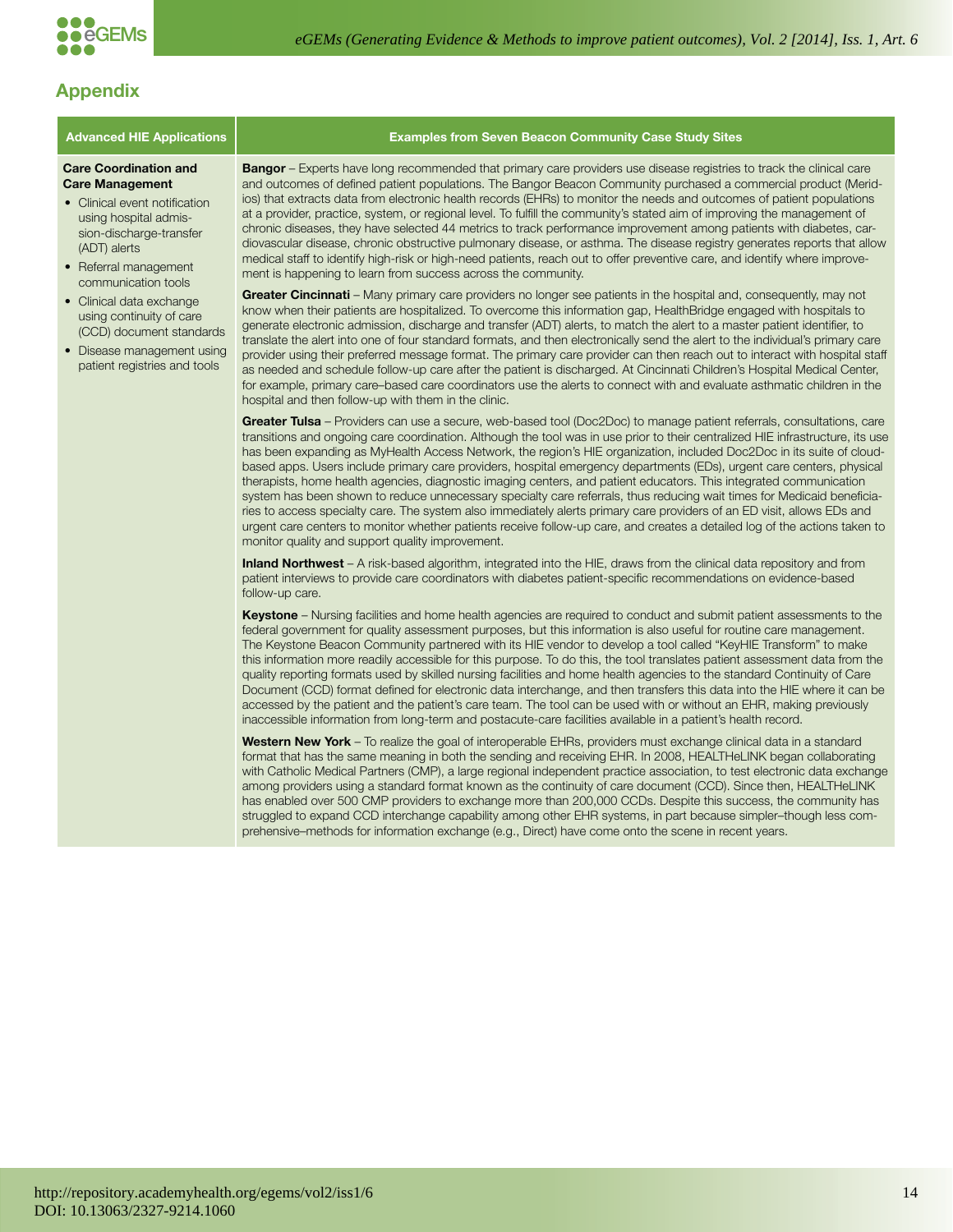

#### **Advanced HIE Applications Examples from Seven Beacon Community Case Study Sites**

#### **Patient Engagement\***

- Patient portals
- Patient education & shared decision-making
- Home telemonitoring

*\*Note: Several communities have implemented mobile health technology as an informational service to provide tips and reminders for disease prevention, such as physical activity and diet, and*  preventive care such as flu *shots. While these tools did not appear to be integrated with or dependent on the HIE architecture, it may be useful to consider whether and how they could be improved by doing so in the future.*

**Bangor** – In January of 2012, Maine's statewide HIE organization, HealthInfoNet, entered into a partnership with a personal health record (PHR) vendor to offer all Maine residents equivalent access to their personal health information stored in the HIE. However, after Meaningful Use Stage 2 criteria required EHRs to give patients an electronic copy of their health information, providers have indicated their preference for patients to use EHR-based patient portals for this purpose. As a consequence, HealthInfoNet suspended its PHR initiative and will instead support a "single sign-on" capability by which patients can access their health information from any of the disparate EHR patient portals used at the practice-level.

**Greater Cincinnati and Greater Tulsa** – These Beacon communities are testing the use of an analytic tool (Archimedes IndiGO) for clinical decision support. Using clinical data collected from EHRs and stored in a central data repository, IndiGO calculates a patient-specific risk profile for certain health conditions, recommends evidence-based interventions, and allows physicians and patients to explore the impact of different health improvement strategies together, such as quitting smoking, undergoing medical procedures, or taking medications.

**Greater Tulsa** – Health care providers can send a patient's health report into a community-wide patient portal and the patient can upload their personal health records from their Microsoft HealthVault account. Expanding the use of this portal will require that it be certified in meeting Stage 2 meaningful use requirements.

**Keystone** – MyKeyCare, a networked personal health record, allows patients to access their health records from clinicians who participate in the HIE. Patients may also upload health records to make them available to HIE providers, send and receive messages from their providers, receive preventive care alerts, and assign access to someone they designate as their health care proxy. Clinicians can add information with patient consent. Keystone Beacon is partnering with Zweena, an outside service that assists patients, especially transients, who need help scanning and uploading their information.

**Western New York** –The community has provided nearly 150 diabetic patients at risk for hospitalization with preventive telemonitoring tools – measuring glucose, blood pressure, weight, and oxygen levels – through three home health agencies. The information recorded by patients at home is fed directly into the HIE, making the region one of the first in the U.S. to achieve this integration. Patients' physicians can opt to receive telemonitoring data via HIE clinical results delivery or simply access telemonitoring data as needed by logging in to view a patient's virtual health record.

Western New York - With Beacon funding, HEALTHeLINK is supporting two patient portal models. For the first model, the HIE partnered with Catholic Medical Partners (CMP), a large regional independent practice association, to enable 30 physician practices to include clinical test results from the HIE in patient portals provided by their EHR vendor. The practices have been signing up diabetic patients (over 500 in the pilot) and educating them on how to use the portal to facilitate the coordination of care across their team of providers. For the second model, HEALTHeLINK built a gateway to Microsoft HealthVault accounts, giving providers the ability to manage how and when certain HIE information appears in patients' personal health records.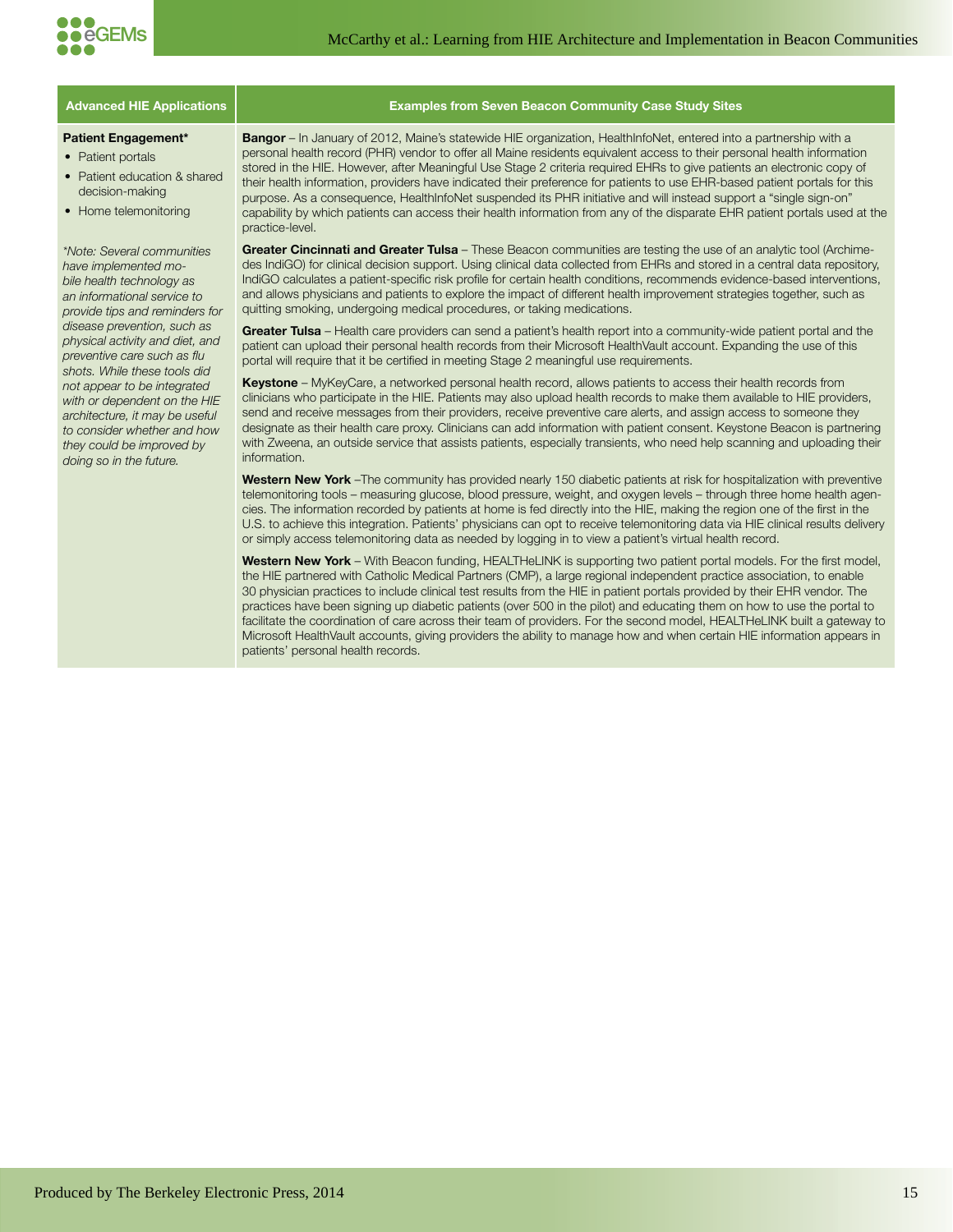

**Improvement**

| <b>Advanced HIE Applications</b>                                                                                        | <b>Examples from Seven Beacon Community Case Study Sites</b>                                                                                                                                                                                                                                                                                                                                                                                                                                                                                                                                                                                                                                                                                                                                                                                                                                                                                                                                                                                            |
|-------------------------------------------------------------------------------------------------------------------------|---------------------------------------------------------------------------------------------------------------------------------------------------------------------------------------------------------------------------------------------------------------------------------------------------------------------------------------------------------------------------------------------------------------------------------------------------------------------------------------------------------------------------------------------------------------------------------------------------------------------------------------------------------------------------------------------------------------------------------------------------------------------------------------------------------------------------------------------------------------------------------------------------------------------------------------------------------------------------------------------------------------------------------------------------------|
| <b>Continuous Learning and</b>                                                                                          | <b>Bangor</b> – see Care Coordination and Care Management above.                                                                                                                                                                                                                                                                                                                                                                                                                                                                                                                                                                                                                                                                                                                                                                                                                                                                                                                                                                                        |
| Improvement<br>• Performance reporting<br>• Clinical analytics<br>• Pay for performance<br>• Public health surveillance | <b>Central Indiana</b> – This Community focused much of its Beacon-funded effort to expand a program called Quality Health<br>First (QHF), which supports chronic disease management and new pay-for-performance contracts. QHF combines clin-<br>ical data collected through the Indiana HIE and claims data contributed by insurers to attribute patients to their primary<br>care physicians, identify departures from evidence-based practices, provide clinical decision support and report on<br>standard quality measures to physicians and payers. In addition to generating monthly reports for physicians to use in im-<br>proving patient care, QHF also provides community-level physician comparisons, summaries to payers to track progress,<br>summaries for provider groups to support systemwide improvements, and population-based reports for all stakeholders.                                                                                                                                                                      |
|                                                                                                                         | <b>Greater Cincinnati</b> – To support a community patient-centered medical home initiative, Health Bridge developed a<br>"quality improvement toolbox" to help primary care practices integrate health IT into their workflow. This included letters<br>that the practices could send to follow-up with patients who visited the emergency department. The HIE organization<br>also sent each practice a monthly summary of the ADT alerts generated about its patients, indicating where patients<br>received emergency care, the times of day they presented, and their chief complaints. This summary allowed providers to<br>discover trends and determine if there were opportunities for improving patient care management.                                                                                                                                                                                                                                                                                                                      |
|                                                                                                                         | Greater Tulsa - MyHealth collaborated with a biostatistician and an epidemiologist at the University of Oklahoma to<br>develop and validate measures to report on communitywide and provider-specific clinical quality, cost and use of services<br>using data from a central repository collected from EHRs. These measures were derived primarily from those endorsed<br>by the National Quality Forum, plus others to assess the outcomes of a local referral management tool, Doc2Doc. Health<br>plans participating in the federally sponsored Comprehensive Primary Care initiative (CPCi) are requiring participating<br>physician practices to participate in the community HIE organization. MyHealth provides the practices with secure access<br>to comprehensive viewing of each of their patients' records, enabling the delivery of a true medical home model of care.<br>In addition, MyHealth offers the practices advanced analytics tools to support them in meeting the extensive performance<br>reporting requirements of the CPCi. |
|                                                                                                                         | Greater Tulsa – One challenge to efficiently using the Archimedes IndiGO tool (described above) is that physicians don't<br>know in advance whether it will be worthwhile engaging in extensive patient counseling with a particular patient; those<br>who are relatively healthy will have little to gain. To solve this problem, MyHealth developed a process to run the analytic<br>tool proactively each night through the complete patient population (about 850,000 people) represented in the central<br>data repository whenever a change is made to their clinical records. Identified care gaps and health risks are brought<br>to the attention of providers via the MyHealth Web portal and secure messages. Results can be viewed on a custom<br>dashboard that ranks risk as high, medium, or low to help providers prioritize when to utilize the interactive IndiGO tool<br>with patients.                                                                                                                                              |
|                                                                                                                         | <b>Inland Northwest</b> – Quality of care reports including diabetes metrics and performance goals (from the National Com-<br>mittee for Quality Assurance Diabetes Recognition Program and the American Diabetes Association) are sent to providers<br>quarterly to use for internal quality improvement initiatives. Metrics pertain to each provider patient population, along with<br>comparable metrics for other providers within each clinic and de-identified providers in the community and region. A<br>"care coordination readiness assessment" tool helps provider practices measure whether they are really doing as much<br>to coordinate care as they think they are and to recommend in-person staff trainings and online educational series that<br>had been developed in-house.                                                                                                                                                                                                                                                       |

**Bangor** – Using a robust statewide central data repository of patient health information extracted from providers' EHRs, HealthInfoNet supports public health surveillance through automated reporting of specified conditions to the Maine Center for Disease Control and Prevention (CDC). For example, records on Lyme disease, foodborne diseases, and immunizations are among those sent to the Maine CDC by automated exchange.

**Central Indiana** – Indiana's Public Health Emergency Surveillance System (PHESS) electronically collects emergency department visit complaints from more than 100 hospitals statewide for use by state and local health department epidemiologists to detect and investigate disease outbreaks, acts of bioterrorism, and other public health emergencies.

**Western New York** – HEALTHeLINK used its federated HIE model to develop open-source solutions that facilitate electronic biosurveillance and transmission of immunization records to the New York State Department of Health, an approach that can be adopted by other communities.